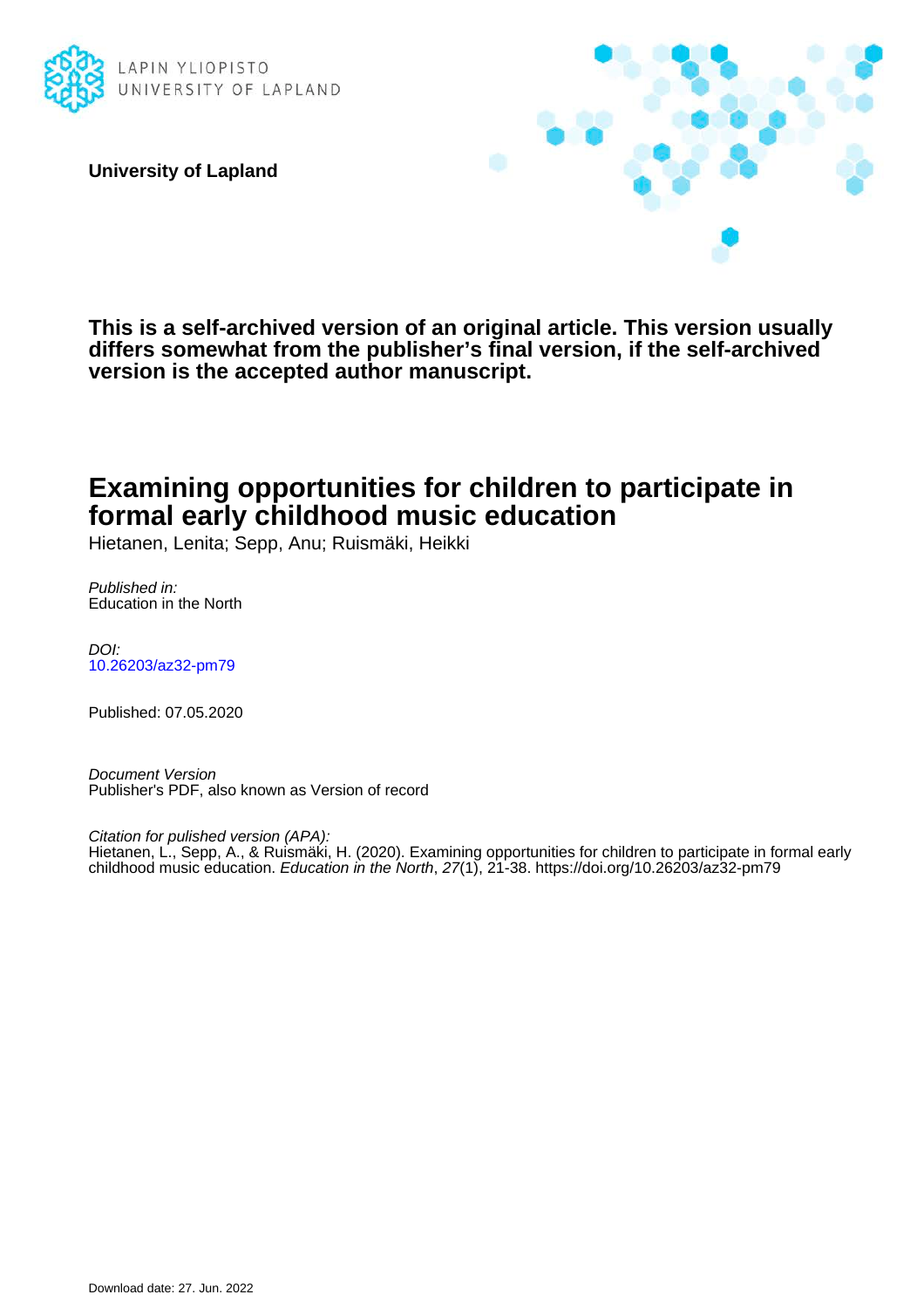# Education in the North

# ARTICLE

**Examining opportunities for children to participate in formal early childhood music education**

*Education in the North* **27**(1) (2020) <http://www.abdn.ac.uk/eitn> 1

**UNIVERSITY** OF ABERDEEN

Lenita Hietanen, [lenita.hietanen@ulapland.fi](mailto:lenita.hietanen@ulapland.fi) University of Lapland, Finland

Anu Sepp, [anusepp537@gmail.com](mailto:anusepp537@gmail.com) University of Helsinki, Finland

Heikki Ruismäki, [heikki.ruismaki@helsinki.fi](mailto:heikki.ruismaki@helsinki.fi) University of Helsinki, Finland

**To cite this article**: Hietanen, L.., Sepp, A., and Ruismäki, H., (2020). Examining opportunities for children to participate in formal early childhood music education. *Education in the North,* **27**(1) pp. 21–38. <https://doi.org/10.26203/az32-pm79>

www.abdn.ac.uk/eitn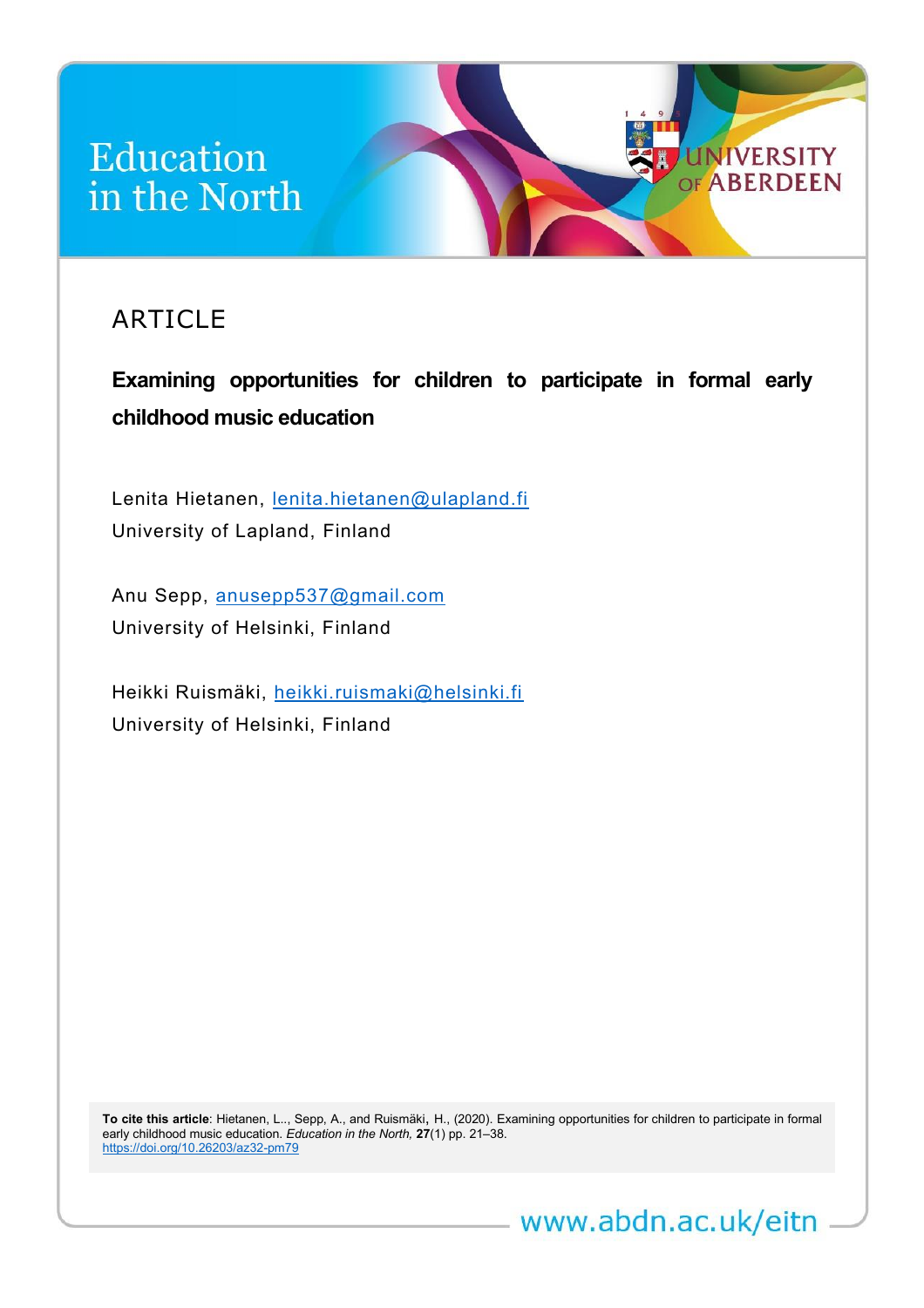# **Examining opportunities for children to participate in formal early childhood music education**

Lenita Hietanen, [lenita.hietanen@ulapland.fi](mailto:lenita.hietanen@ulapland.fi) University of Lapland, Finland Anu Sepp, [anusepp537@gmail.com](mailto:anusepp537@gmail.com) University of Helsinki, Finland Heikki Ruismäki, [heikki.ruismaki@helsinki.fi](mailto:heikki.ruismaki@helsinki.fi) University of Helsinki, Finland

# **Abstract**

According to the United Nations Convention on the Rights of the Child (CRC) (1989), children's participation in cultural life and arts is of utmost importance. The ideas of children's equality and their right to participation are also emphasised in curricula and other policy programmes in many countries. Three decades after the signing of the CRC, however, there still appears to be a large gap between the policy programmes and their practical implementation in arts and culture education. Referring to previous findings in early childhood music research (Williams, 2018) and brain research (Tervaniemi, Tao and Huotilainen, 2018), the authors of this study—as both scholars and educators in music investigate early childhood music education. This qualitative case study examines children's opportunities for participation in early childhood music education in four European countries (Estonia, Finland, Greece and Iceland). The data were collected through interviews, utilising some previous literature (Black-Hawkins, 2010; CRC, 2013; Ruismäki and Juvonen, 2009). According to a content analysis, the policy programmes appear to emphasise children's rights in music, but there are variations at the organisational level.

Keywords: Convention on the Rights of the Child, early childhood music education, participation, involvement, curriculum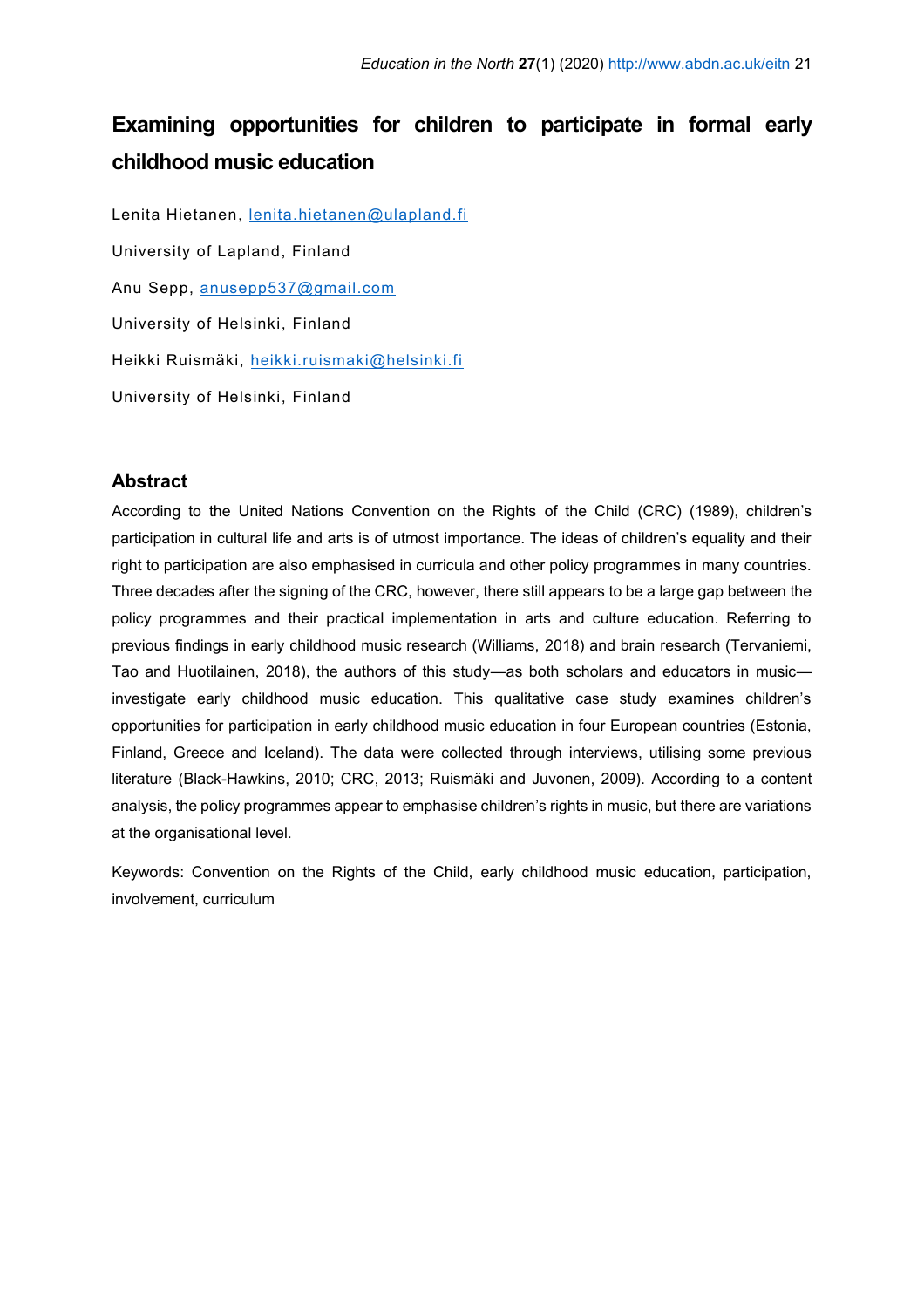### **Introduction**

In the United Nations Convention of the Rights of the Child (CRC), Article 31 recognises the right of the child to cultural life and the arts (CRC, 1989). Tay, Pawelski and Keith (2018) found that the arts and humanities generally support expression in many ways, but little research has been conducted on this topic. The CRC General Comment No. 7 (2005, p. 15) noted that in some countries, insufficient attention has been given to the implementation of Article 31, which guarantees 'the right of the child to rest and leisure, to engage in play and recreational activities appropriate to the age of the child and to participate freely in cultural life and the arts' (CRC, 1989). As Reynaert, Bouverne-de-Bie and Vandevelde (2012) noted, there may be a gap between the written policy programmes and reality. Along with Brattico and Pierce (2013), Huotilainen, Putkinen and Tervaniemi (2009) and Kangas (2016), the authors of the present study see children's ability to participate as active agents throughout their educational path as essential to their general development. The authors of this study are specialists in music education, which justifies the focus of the present study on this aspect of children's cultural and artistic participation. Children's right to equal participation is emphasised in CRC's General Comment No. 7 (CRC, 2005), and music is highlighted in General Comment No. 17 (CRC, 2013).

Numerous researchers have underlined the positive impact of music on development and well-being in early childhood, suggesting that children benefit from being provided with rich musical environments and engaged in musical experiences (Gordon, 2003; Hallam, 2010; Kelley & Sutton-Smith, 1987; Pugh & Pugh, 1998; Putkinen, Saarikivi and Tervaniemi, 2013; Stadler Elmer, 2012; Trehub, 2006). As Williams (2018) points out, recent evidence has demonstrated the positive effects of music—particularly on self-regulation skills—for musicians, including children. Similarly, Hallam *et al*. (2009) found that engaging with music may benefit individuals both psychologically and cognitively. According to Gudmundsdottir (2017, p. 7), '[t]here is strong evidence supporting the idea that infants are born musical or at least with a predisposition for becoming musical beings.' Furthermore, recent findings in brain research (Brattico and Pearce, 2013; Nieminen, Istók, Brattico and Tervaniemi, 2012; Tervaniemi, Tao and Huotilainen, 2018) and on the links between music and emotional knowledge (Vist, 2011), among others, support the importance of music education in early childhood. On the other hand, the primary values of music education, including self-growth, self-knowledge, musical enjoyment, flow and happiness, are also fundamental life values (Elliott, 1995). Additionally, as Henley (2017), Hennessy (2000), and Ruismäki and Tereska (2006) found, both positive and negative musical experiences in early childhood affect the music-studying processes of pre-primary and primary school student teachers. However, even previous positive experience or studies in music do not guarantee the preprimary or primary school student teachers' confidence in teaching music if they have recently not had an active relationship with music (Wiggins and Wiggins, 2008).

The study relates to early childhood music education in Estonia, Finland, Greece and Iceland. This choice reperesents countries with different educational tradition and level: two of them are well-known for the high quality of music education as well as basic education (Estonia and Finland), and two not so particularly outstanding for quality education (Iceland and Greece) (see PISA 2015, 2018). Two of these countries represent the authors' native countries, while the other two belong to their network of early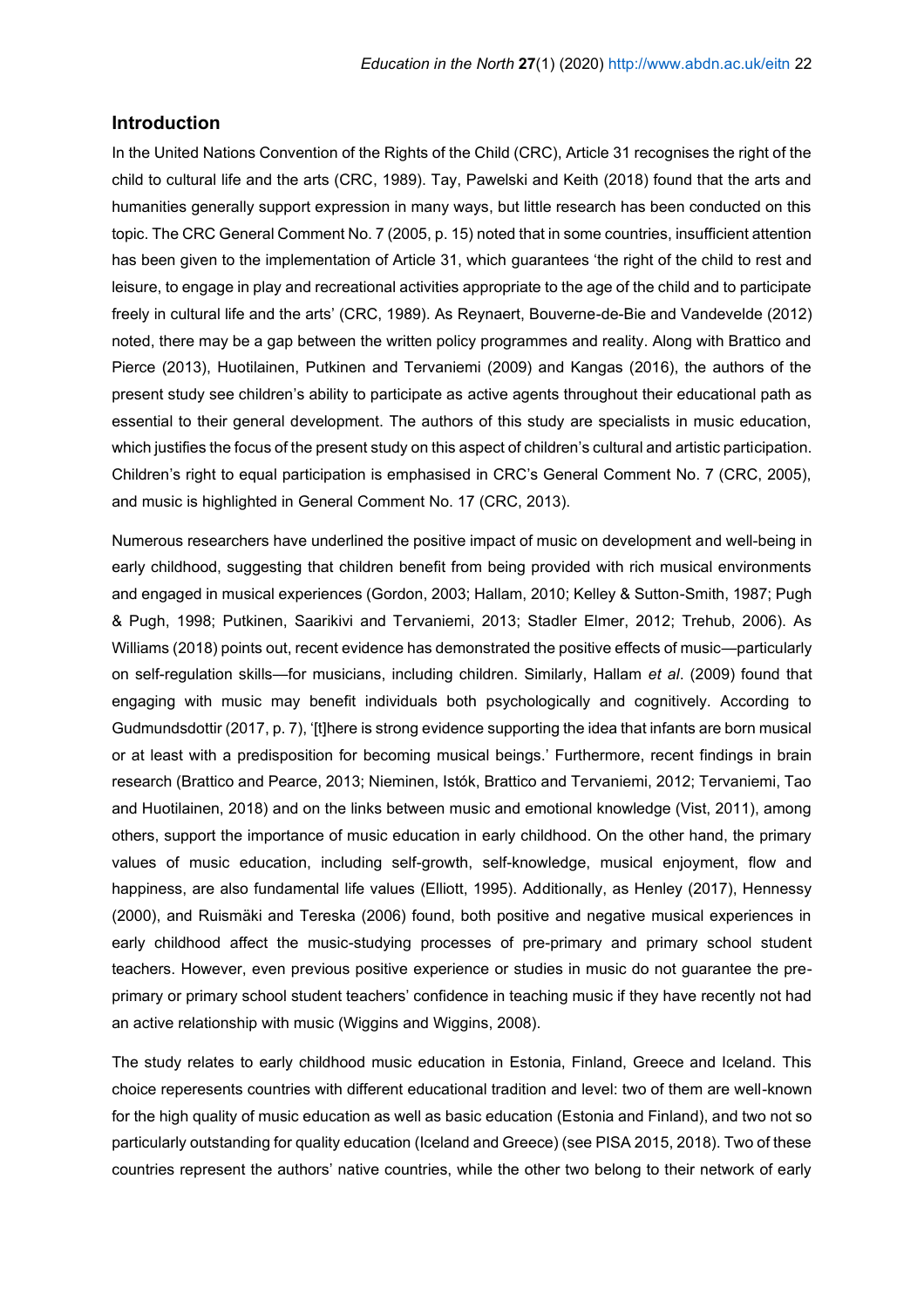childhood music education. In the General Comment No. 7, the CRC (2005) has proposed that early childhood be defined as under the age of eight, as the transition from preschool to school has already occurred by that age in most countries. In the current study, early childhood is limited to five- to eightyear-old children, for whom curricula for formal education and teacher education programmes have been developed in the studied countries (European Commission, 2019). Formal education, available to every citizen, was chosen as the studied context because it provides children with the most equal opportunities to participate. The national systems of education and learning environments, including teachers' pedagogical solutions, were noted; for example, as General Comment No. 17 (CRC, 2013, p. 22) emphasised that in addition to teachers, other organisers in the education systems should support children's artistic practices. The quotation from the General Comment including this information is included in the study design.

In a study of the framework of participation for primary and secondary schools, Black-Hawkins (2010) considered the entire learning environment. Referring to Reynaert and colleagues (2012), the authors are aware of the recommended connection between the research and the practical implications of the CRC. Therefore, the objective of the study is to find critical points in children's opportunities to participate in early childhood music education in different countries as their right to cultural life and the arts (CRC, 1989). Most of the challenges to each child's right to participate equally in early childhood music education appear to lie in the implementation of the national curricula in general. In Finland and Iceland, generalist pre-primary and primary teachers can teach every subject in the curricula. In Estonia and Greece, only teachers with special qualifications in music studies can teach music in early childhood education. The overall situation in these four countries was assessed by national experts in early childhood music education, who were interviewed to give us an indicative look to children's possibilities to participate in early childhood music education. From both the child and teacher perspectives, an intensive relationship with music as a requirement for participating in musical activities seems to be a significant challenge in all studied countries, which is in line with the results of Hietanen, Koiranen and Ruismäki (2017). Based on the findings, this study offers ideas about developing participatory early childhood music education at all levels in European countries.

# **About participation**

Academically, participation has been defined in many ways. When considering children's rights to participate, the approach is often to notice all diverse children and their abilities to participate equally (e.g. Ainscow *et al*., 2006; Black-Hawkins, 2010). The present study follows this broad definition, as it is based on the CRC (1989) and its General Comments, especially No. 17 (CRC, 2013), which defines children's rights to participate in a very broad sense. By 'all diverse children', the authors refer to Karagiannis, Stainback and Stainback (1996) and Loreman, Deppeler and Harvey (2010), who stated that every human being is different from others. In addition, in her framework for participation, Black-Hawkins (2010, p. 29) stressed participation; for example, each student's opportunity for learning should be active and collaborative for all, fostering the active right of members to 'join in' and impacting all members of a school and all aspects of school life.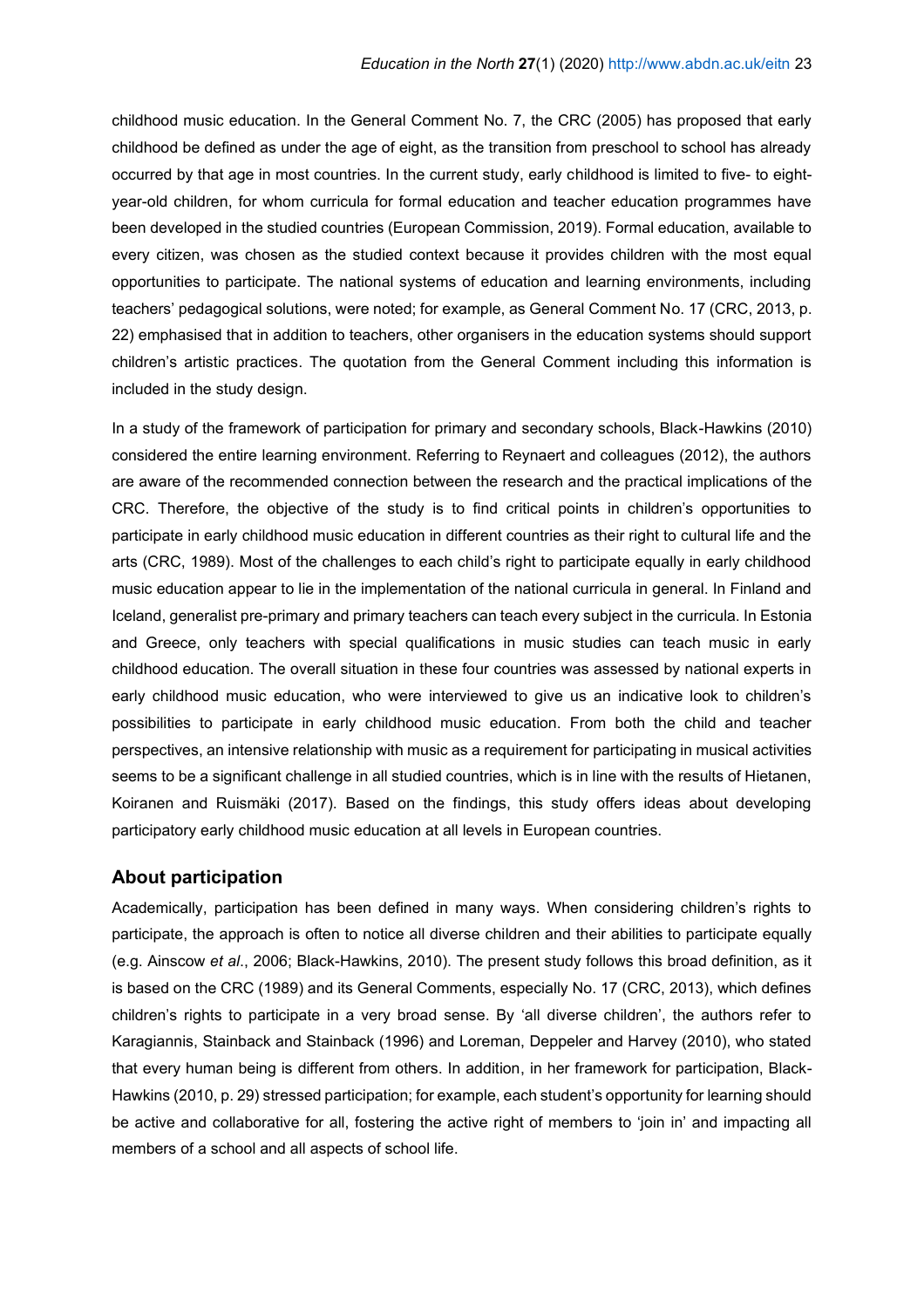In Väyrynen and Hietanen's (2018) study, primary school student teachers pointed out that in addition to activity, engagement and the opportunity to challenge themselves in their own ways should be integral elements in individual participation. Though it has been studied mainly in higher education contexts, it is significant that many scholars found students' participation and ability to participate were connected to engagement (Barrett, Everett and Smigiel, 2012; Hockings, Cooke and Bowl, 2007; Hood, 2012; Masika and Jones, 2016) and responsibility (Black-Hawkins, 2010; Hood, 2012). It is important to note that participation encompasses both the approach of attending or being involved and helping someone to participate (Väyrynen and Hietanen, 2018). In the current study, we focus on children's abilities to participate within a formally organised learning environment, as well as the pedagogy used in the environment (CRC, 2013).

#### **Music education and participation**

As clarified in its General Comment No. 17 (CRC, 2013), music is addressed in Article 31 (CRC, 1989). In the comment, children are encouraged to reproduce, transform, create and transmit culture through, for example, creating their own songs. Participation in cultural and artistic activities is seen as necessary to help children understand foreign cultures (CRC, 2013), which requires from teachers sufficient competence in early childhood music, among their other cultural competences (Robinson, 2016). According to the General Comment No. 17 (CRC, 2013), learning environments should be active and participatory. In Väyrynen and Hietanen's (2018) study, primary student teachers differentiated activity from participation based on the presence of opportunities for the student to challenge and develop himor herself musically.

According to McTavish, Streelasky and Coles (2012), teachers should carefully organise space for each child's voice. Supported by adults, children should be involved in exercising choice and autonomy through their imaginative engagement. For example, in making their own songs with peers, children create their own cultural knowledge (Barrett, 2006; CRC, 2013; Ruismäki and Juvonen, 2009). However, it is well known that at lower educational levels, music educators' competence in music and in teaching music varies widely, especially the competence of general pre-primary and primary teachers in teaching music (Burak, 2019; Hallam *et al*., 2009; Hash, 2010; Holden and Button, 2006; Suomi, 2019; Thorn and Brasche, 2015; de Vries, 2013). Teacher knowledge and competence, both in music and in teaching music, appear to impact the versatility of the music education they provide (Biasutti, 2010; Hallam *et al*., 2009; Hietanen *et al*., 2017; Ilari, Moura and Bourscheidt, 2011; Ruismäki and Tereska, 2008; Suomi, 2019; Valenzuela and Codina, 2014). Involving every child in multiple musical activities requires that the teachers have a sufficient knowledge of and personal relationship with music, which enable competence, motivation and a feeling of ownership to teach music (Hietanen *et al*., 2017; Ruismäki and Ruokonen, 2009; Suomi, 2019).

The findings regarding pre-primary and primary teachers' low competence in teaching music and the importance of music education are a concern; in Finland, for example, the number of compulsory music courses in pre-primary and primary teacher education programmes has dramatically decreased (Ruokonen *et al*., 2017; Suomi, 2019). In some Finnish primary teacher education programmes, many kinds of blends (e-learning materials, peer-learning, video lessons, etc.) have been used in designing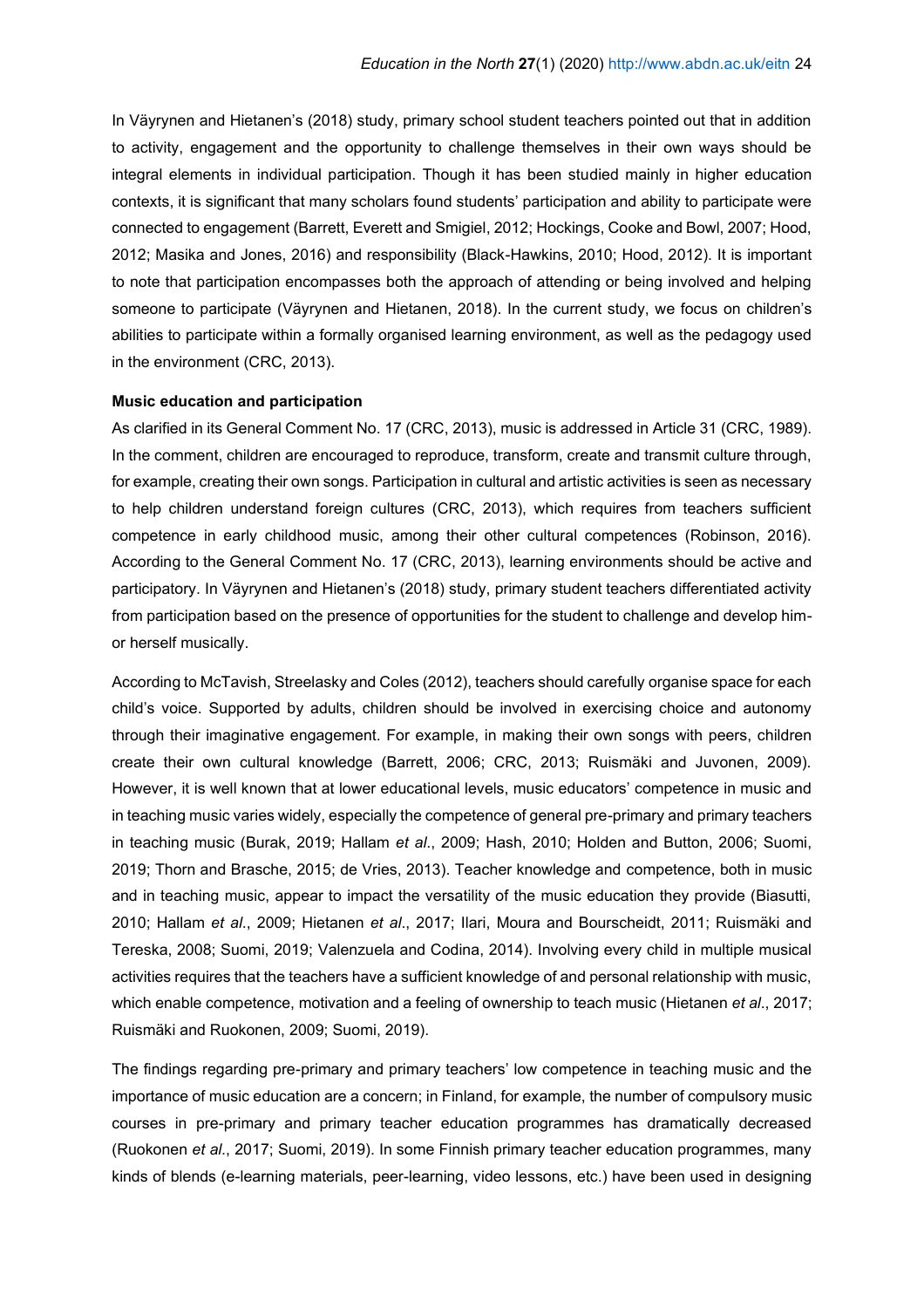blended music learning environments to help diverse student teachers participate in music studies in a way suitable for each participant (e.g. Hietanen and Ruismäki, 2017; Ruokonen and Ruismäki, 2016; Sepp *et al*., 2019; Tuisku and Ruokonen, 2017). According to some previous findings, despite the offered support by e-materials and peer-learning for autonomous periods, student teachers still regularly ask for more face-to-face guidance to support their learning process (Enbuska, Hietanen and Tuisku, 2018; Hietanen, Enbuska, Tuisku, Ruokonen and Ruismäki, 2018; Ruokonen *et al*., 2017).

To recognise the twentieth anniversary of the CRC (1989), Ruismäki, Ruokonen, and Juvonen (Ruismäki and Juvonen, 2009; Ruismäki and Ruokonen, 2009) asked pre-primary student teachers (N=90) to outline a 'child's legal right declaration in music,' based on the CRC (1989). Emphasising that children are active participants in musical situations, the student teachers' 'to do' list was formulated as follows:

- 1. Ensure that a child has a right to sing.
- 2. Allow the child to find sounds in the surrounding environment, explore them and also notice the importance of silence.
- 3. Find the emotion of the song and let the child feel safe through singing.
- 4. Allow the child to make his or her own music and manifest it through movement.
- 5. Allow the child to play a musical instrument.
- 6. Help the child to find his or her own music.
- 7. Permit the child to hear all kinds of music and learn to understand them.
- 8. Let singing and playing music create experiences and memories for the child.
- 9. Pass on the joy and delight of music-making to the child.
- 10. Let music join children, parents, people, cultures and the world together

(Ruismäki and Juvonen 2009, p. 155).

In the current study, the list has been used to remind us about pre-primary student teachers' interpretation of the CRC and their understanding of the early childhood music education situation and its needs ten years ago. It was also used at the beginning of the current study's interviews as inspiration for the experts.

# **Study design**

According to General Comment No. 17 (CRC, 2013, p. 22),

"[c]onsistent with obligations under Article 29 concerning the aims of education, appropriate time and expertise must be allocated within the school curriculum for children to learn, participate in and generate cultural and artistic activities, including music, drama, literature, poetry and art, as well as sports and games … [a]ll professionals working with or for children, or whose work impacts on children (government officials, educators, health professionals, social workers, early years and care workers, planners and architects, etc.), should receive systematic and ongoing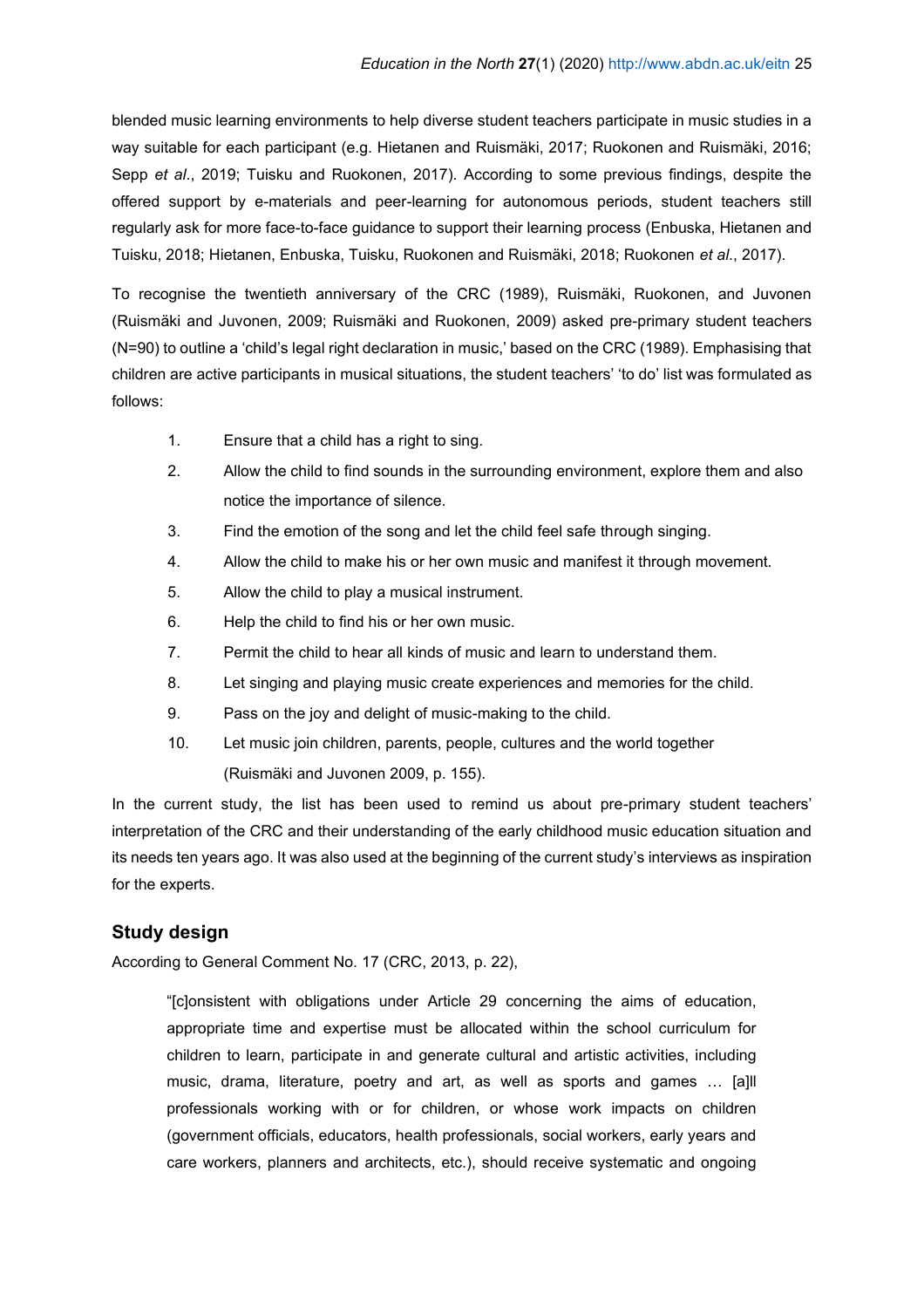training on the human rights of children, including the rights embodied in Article 31. Such training should include guidance on how to create and sustain environments in which all children can most effectively realise their rights under Article 31."

Based on the CRC (1989, 2013) and previous studies, the present study considers how music education and music teacher education are organised in four European countries, especially concerning early childhood. The research question has been formulated as follows:

**RQ**: What are the opportunities for children's equal participation in early childhood music education in four European countries?

This research question is answered in a qualitative case study. The study has the characteristics of an instrumental case study because the policy guidelines for children's equal participation and its implementation are examined as carefully as the data allows, but the focus remains on children's participation (Silverman, 2010; Stake, 1995).

Reynaert *et al*. (2012) pointed out a possible gap between the policy programmes and reality, which was addressed in General Comment No. 17 (CRC, 2013) to remind the organisers of their responsibility to implement the CRC (1989). In General Comment No. 17, the role of educators was emphasised, particularly their will and ability to offer space for children's own kind of activities. Therefore, the present study uses two kinds of data. The first data include a thematic interview with an expert early childhood educator from each studied country. The interviews were carried out during the spring of 2019. The other data include policy guidelines from the studied countries that describe the curriculum for five- to eight-year-old children. Due to the various structures of the original curricula and the challenge of different languages, the last update of the National Educational System on the platform Eurydice, designed by the European Union (EU) (European Commission, 2019), has been used.

The authors wanted to map the general situation of children's participation in some European countries, carrying out interviews with one teacher educator in early childhood music education as an expert from each country (Bogner, Littig and Menz, 2009). It is typical, that using experts as key informants, only a small number of informants are interviewed (Kumar, 1989). Thus, four countries seemed to be a sufficient amount for this small scale study. As Estonia and Finland are the authors' home countries, they were natural choices to take with, whereas Iceland and Greece were selected through the authors' network. Despite of the fact that the Programme for international student assessment (PISA) does not focus on the arts education, the authors noticed, that in this widely reported international assessment both Estonia and Finland have been above the average in the OECD countries, while Iceland and Greece below it (PISA 2015, 2018).

The interviews consisted of two phases: first, as a 'warm up', the informants were asked to reflect on the student teachers' previous 'to do' list (see previous section), considering the current situation in their country. The second phase was the semi-structured interviews (Kvale, 1996; Lincoln and Guba, 1985) themselves, each lasting about 35–40 minutes. The type of interview was a combination of interview guide approach (i.e. the topic was specified in advance, in outline form) and semi-structured openended interview (i.e. the sequence of the questions was determined in advance, the basic questions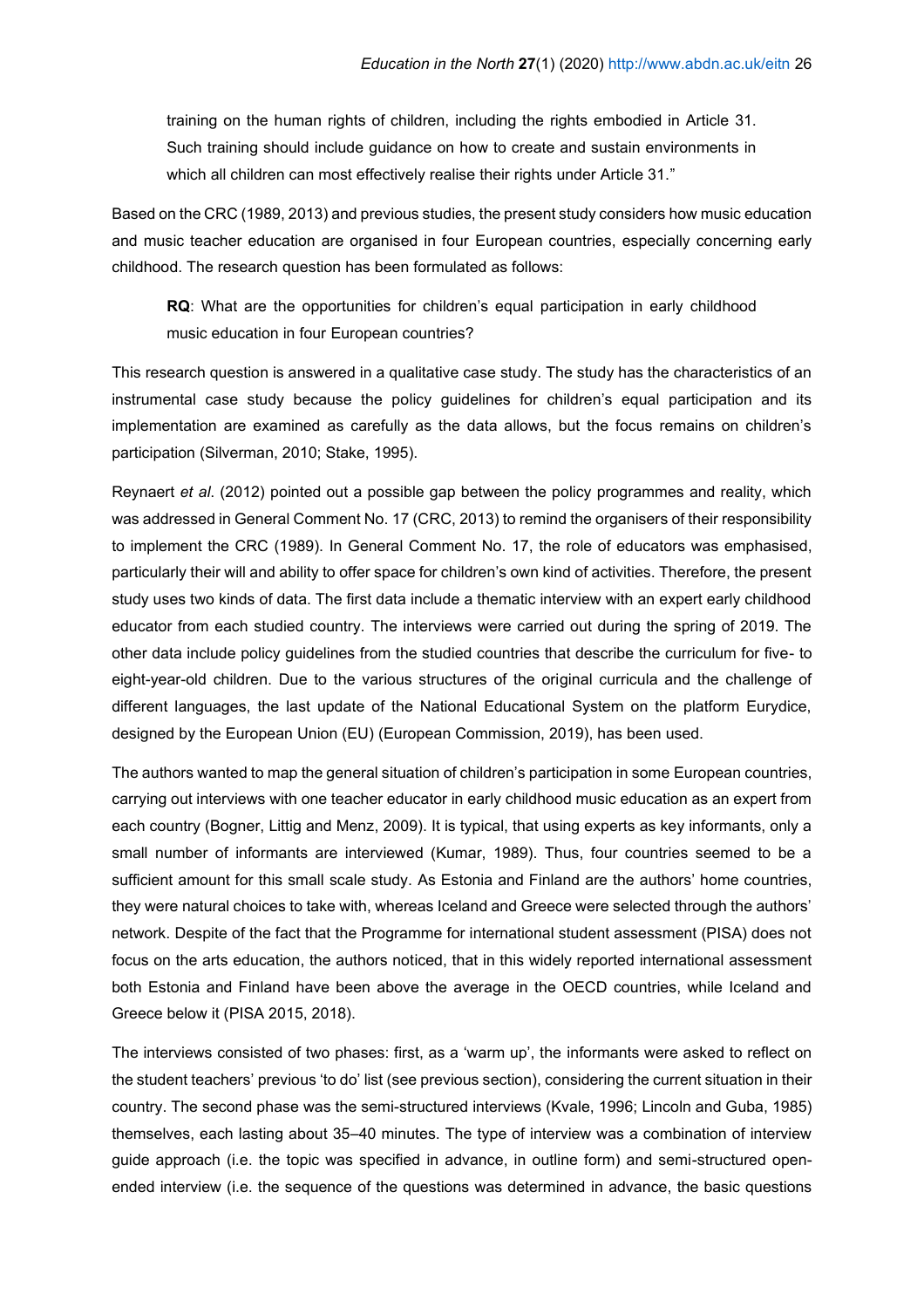were asked in the same order), which enabled the interviewer to ask additional questions when needed (Patton, 1990). The basic questions focused on themes such as children's access to musical activities and education and teachers' competence in teaching music in early childhood education. The thematic questions were formulated to understand the implementations of the policy guidelines and educational environments concerning music education in early childhood in each country. All the interviews were recorded and transcription in 21 pages.

First, the data derived from the interviews, were analysed using content analysis (Krippendorff, 2004). The experts evaluated and described the readiness of pre-primary and primary student teachers and in-service teachers in their own countries to enable children's opportunities for participation in music. While carrying out the analysis, there arouse an interest in how teachers teaching music (in some countries music teachers) are educated in the examined countries. As there was not any possibility to carry out any complementary interviews, the details were completed by more precise information written in the curricula, education systems and policy guidelines shared in Eurydice (European Commission, 2019). When analysing the guidelines, the authors searched sentences that referred to allowing or supporting each child's right to participate and, if participation was limited, in what way it was revealed (Black-Hawkins, 2010). One example of the content analysis process is given as follows: 'Early childhood education is available to all children: All children in Estonia have the right to obtain highquality early childhood education and local governments have the duty to ensure all children aged 1.5 to 7 years residing in their catchment area and whose parents so wish an opportunity to attend a preschool' (European Commission, 2019). This citation was reduced as 'Free general education for everyone'. Another example is taken from the policy guidelines in Iceland: there are several sentences describing the planned and goal-oriented entity of education, but also pointing out that 'the focus is on the overall well-being of the child' (European Commission, 2019). The wide definitions have been reduced as: 'Preschools take a holistic approach to educate children'.

### **Findings and Discussion**

#### *Organisational opportunities for children's participation in music education*

In the first part of the study, children's opportunities to participate equally in early childhood music education were studied from the organisational aspect. The emphasis was on the key data based on different educational policy programmes, including the main features of curricula in European countries (European Commission, 2019).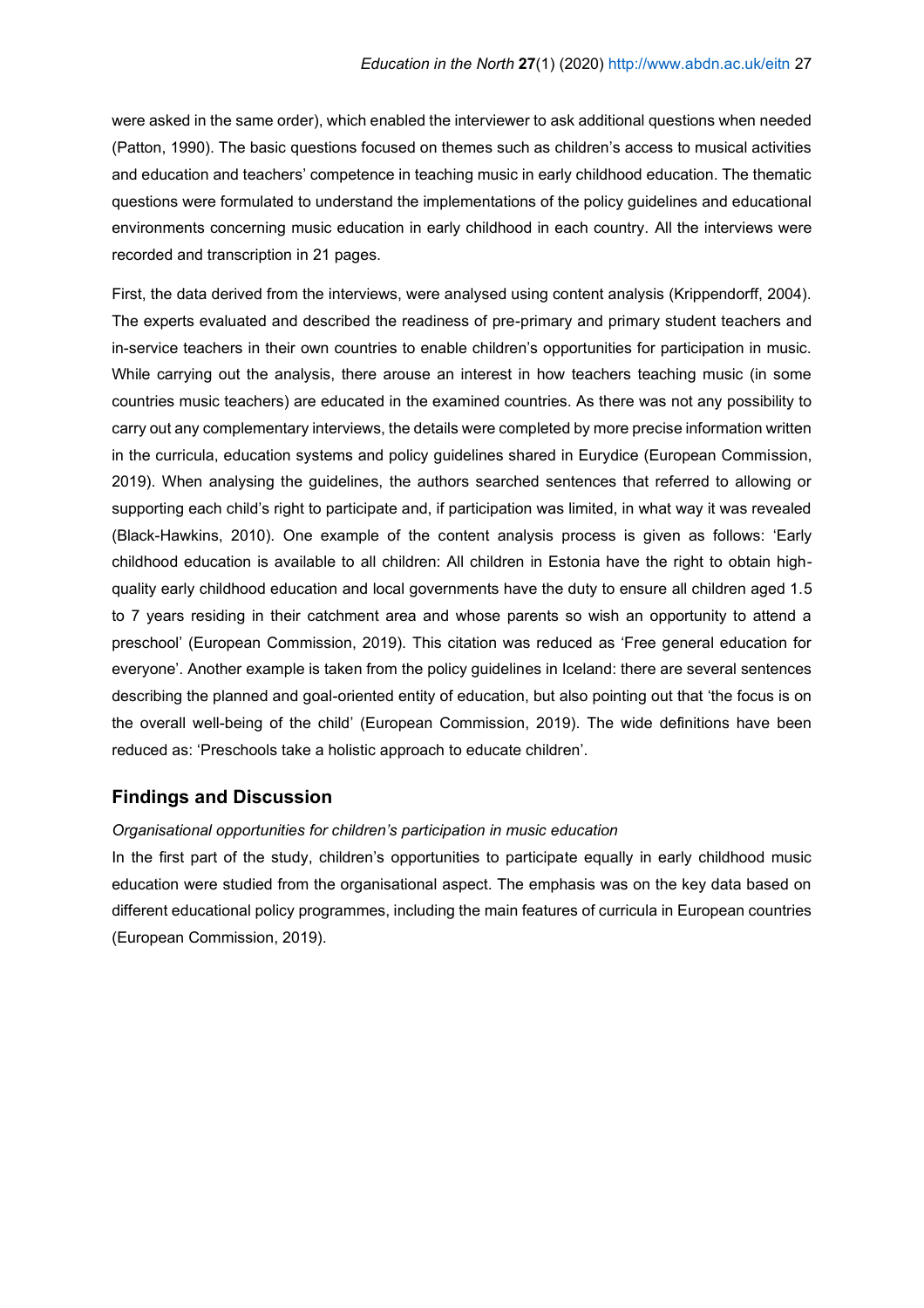| Parts of the system      | Estonia                                         | Greece                              | Finland                                          | Iceland                                  |
|--------------------------|-------------------------------------------------|-------------------------------------|--------------------------------------------------|------------------------------------------|
| Key features of the      | Free general education for everyone             | Free education                      | Free education                                   | Preschools take a                        |
| education system         |                                                 |                                     |                                                  | holistic approach                        |
|                          | Equal opportunities; moreover, increased        | All pupils have equal opportunities | Equal opportunities                              | to educate children                      |
|                          | participation in lifelong learning for everyone |                                     | for all                                          |                                          |
|                          |                                                 | Developing equal                    |                                                  | Basic elements include                   |
|                          |                                                 | opportunities in                    | <b>Differences</b>                               | democracy and                            |
|                          |                                                 | education, thus reducing school     | between schools are small                        | human rights,                            |
|                          |                                                 | dropouts                            |                                                  | equality and creativity                  |
|                          |                                                 |                                     | Quality of teaching                              |                                          |
|                          |                                                 |                                     | is high everywhere                               |                                          |
|                          |                                                 |                                     |                                                  |                                          |
|                          |                                                 |                                     |                                                  |                                          |
| Institutions organised   | Childcare institutions for three- to seven-     | Pre-primary schools                 | Day-care institutions/                           | Pre-primary schools                      |
| for five- to eight-year- | year-olds                                       | (four- to five-year-olds)           | family day-care                                  | (five-year-olds)                         |
| olds                     |                                                 |                                     | (zero- to six-year-olds)                         |                                          |
|                          | Basic schools                                   | Primary schools                     |                                                  | Primary schools                          |
|                          | (seven- to eight-year-olds)                     | (six- to 12-years-old)              | Day-care institutions/                           | (six-year-olds)                          |
|                          |                                                 |                                     | comprehensive                                    |                                          |
|                          |                                                 |                                     | schools (six- to seven-year-olds)                |                                          |
|                          |                                                 |                                     |                                                  |                                          |
|                          |                                                 |                                     | Comprehensive                                    |                                          |
| Teacher education        | Kindergarten teachers (BA/MA)                   | Primary school teachers: four-year  | schools (seven- to 16-year-olds)<br>Kindergarten | Pre-primary, compulsory and              |
|                          |                                                 | degree in a                         | teachers (BA/MA)                                 | upper-secondary school teachers: a five- |
|                          | Class teachers (MA)                             | pedagogical                         |                                                  | year course programme                    |
|                          |                                                 | department                          | Class teachers (MA)                              | (300 ECTS).                              |
|                          |                                                 | (higher education)                  |                                                  | Mostly MA in education.                  |
|                          | Music teachers (MA)                             |                                     | General teachers                                 |                                          |
|                          | teaching music                                  | Special music courses before        | teaching music                                   | General teachers teaching music          |
|                          |                                                 | teaching music                      |                                                  |                                          |

Table 1: The national educational systems for five- to eight-year-old children: Organisation and teacher education (European Commission, 2019).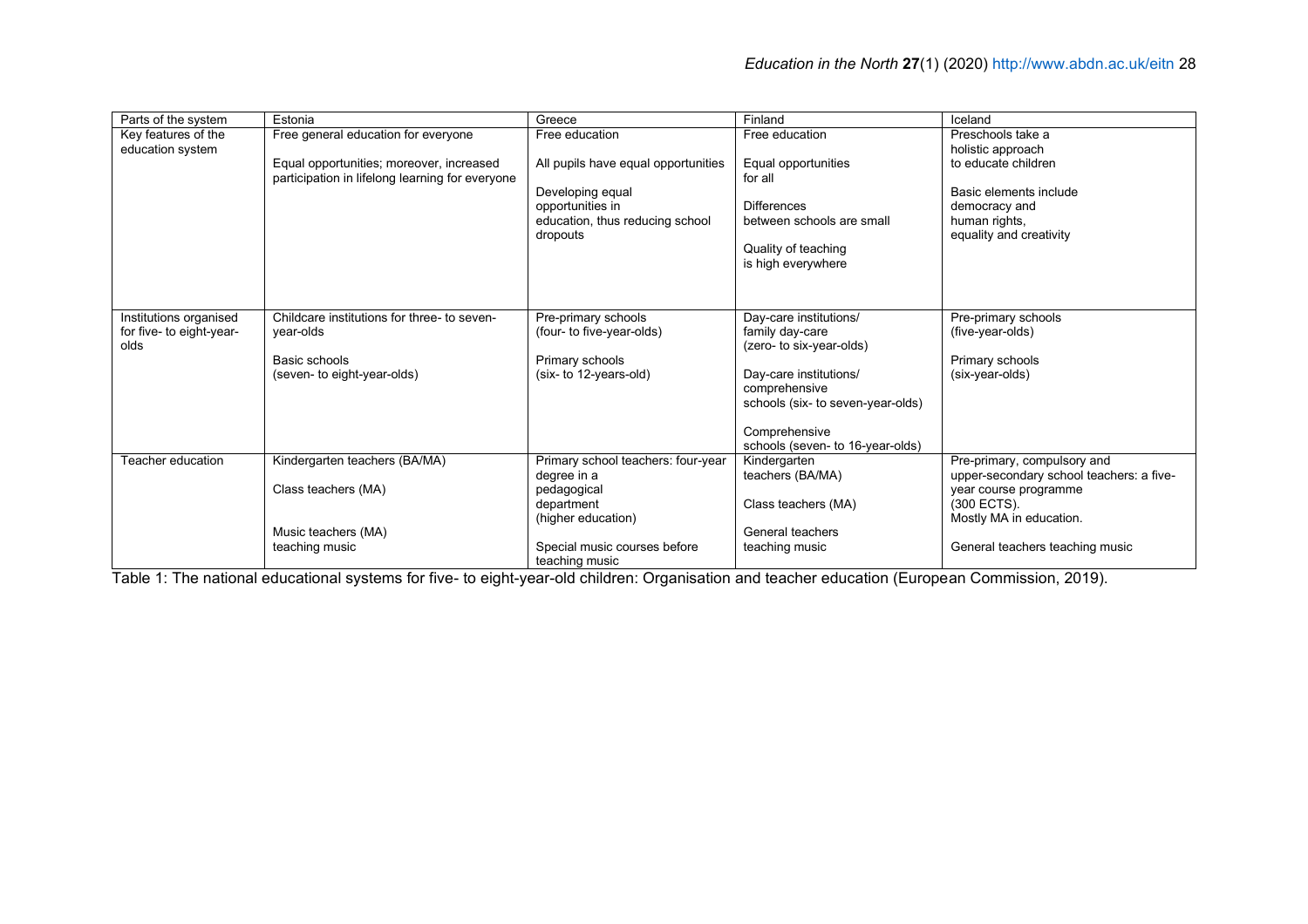| Parts of the curricula         | Estonia                                                                                                                                                                                                   | Greece                                                                                                                                                                                                                                                                                                                                                                                                                     | Finland                                                                                                                                                                                                                                                     | Iceland                                                                                                                                                                                                                                                                                                                                                                                                                                                                                                                                                                                                                                          |
|--------------------------------|-----------------------------------------------------------------------------------------------------------------------------------------------------------------------------------------------------------|----------------------------------------------------------------------------------------------------------------------------------------------------------------------------------------------------------------------------------------------------------------------------------------------------------------------------------------------------------------------------------------------------------------------------|-------------------------------------------------------------------------------------------------------------------------------------------------------------------------------------------------------------------------------------------------------------|--------------------------------------------------------------------------------------------------------------------------------------------------------------------------------------------------------------------------------------------------------------------------------------------------------------------------------------------------------------------------------------------------------------------------------------------------------------------------------------------------------------------------------------------------------------------------------------------------------------------------------------------------|
| National<br>curriculum         | National Curriculum for Preschool<br>Child Care Institutions (three- to<br>seven-year-olds)<br>National Curriculum for Basic<br>Schools<br>(seven- to 17-year-olds)                                       | The Pre-Primary School National<br>Curriculum<br>(four- to five-year-olds)<br><b>Cross-Thematic Curriculum</b><br>Framework for Compulsory<br>Education                                                                                                                                                                                                                                                                    | National Core Curriculum for Early<br>Childhood and Care<br>(zero- to seven-year-olds)<br>National Core Curriculum for<br>Pre-Primary Education<br>(six- to seven-year-olds)<br>National Core Curriculum for Basic<br>Education<br>(seven- to 16-year-olds) | <b>National Curriculum</b><br>Guide for Pre-primary Schools<br><b>National Curriculum Guide</b>                                                                                                                                                                                                                                                                                                                                                                                                                                                                                                                                                  |
| Participation<br>in curriculum | The child is an active participant<br>in teaching and learning and<br>takes pleasure in action<br>Preschool child care institutions<br>implement different child-centred<br>and child-based methodologies | The pre-primary school work<br>programme promotes the<br>autonomy of children to learn how<br>to coexist and cooperate,<br>capitalising on their knowledge and<br>skills associated with different<br>cognitive fields<br>The teacher creates the<br>appropriate conditions for ensuring<br>learning incentives and<br>prerequisites for all children in an<br>attractive, safe, friendly and stimuli-<br>rich environment | I learn, I experience, I act, I participate, I play, I<br>move, I explore,<br>express myself<br>Part of transversal competence:<br>participation and<br>involvement<br>Participation and<br>building a<br>sustainable future                                | Pre-primary schools:<br>To lay the foundation necessary for children to<br>become independent.<br>autonomous, active and responsible<br>participants in a democratic society<br>Compulsory schools:<br>To encourage pupils' general development<br>and prepare them for active participation in a<br>democratic society. The organisation is guided<br>by, e.g. equality, democratic operation,<br>responsibility and respect for human values.<br>Compulsory schools organise their activities to<br>correspond fully with the needs of their pupils<br>and encourage the overall development, well-<br>being and education of every individual |
| Music<br>in curriculum         | Pre-primary school: music is<br>included in curriculum with aims,<br>content and outcomes.<br>Comprehensive school: music is<br>one of the subjects                                                       | Pre-primary school:<br>included in wider programmes, e.g.<br>creation and expression<br>Primary school:<br>an independent part of arts<br>education<br>(visual arts, music, drama)                                                                                                                                                                                                                                         | Pre-primary school:<br>In three of five objectives,<br>music is mentioned<br>as a concept with<br>few sentences in forms of expression<br>Comprehensive<br>school: music is<br>one of the subjects                                                          | Pre-primary school: Schools should<br>encourage children to express themselves in<br>various ways: for example, through play,<br>movement, visual arts, music, language,<br>numbers and symbols                                                                                                                                                                                                                                                                                                                                                                                                                                                  |

Table 2: The national educational systems for five-to-eight-year-old children: Music and participation in the curricula (European Commission, 2019).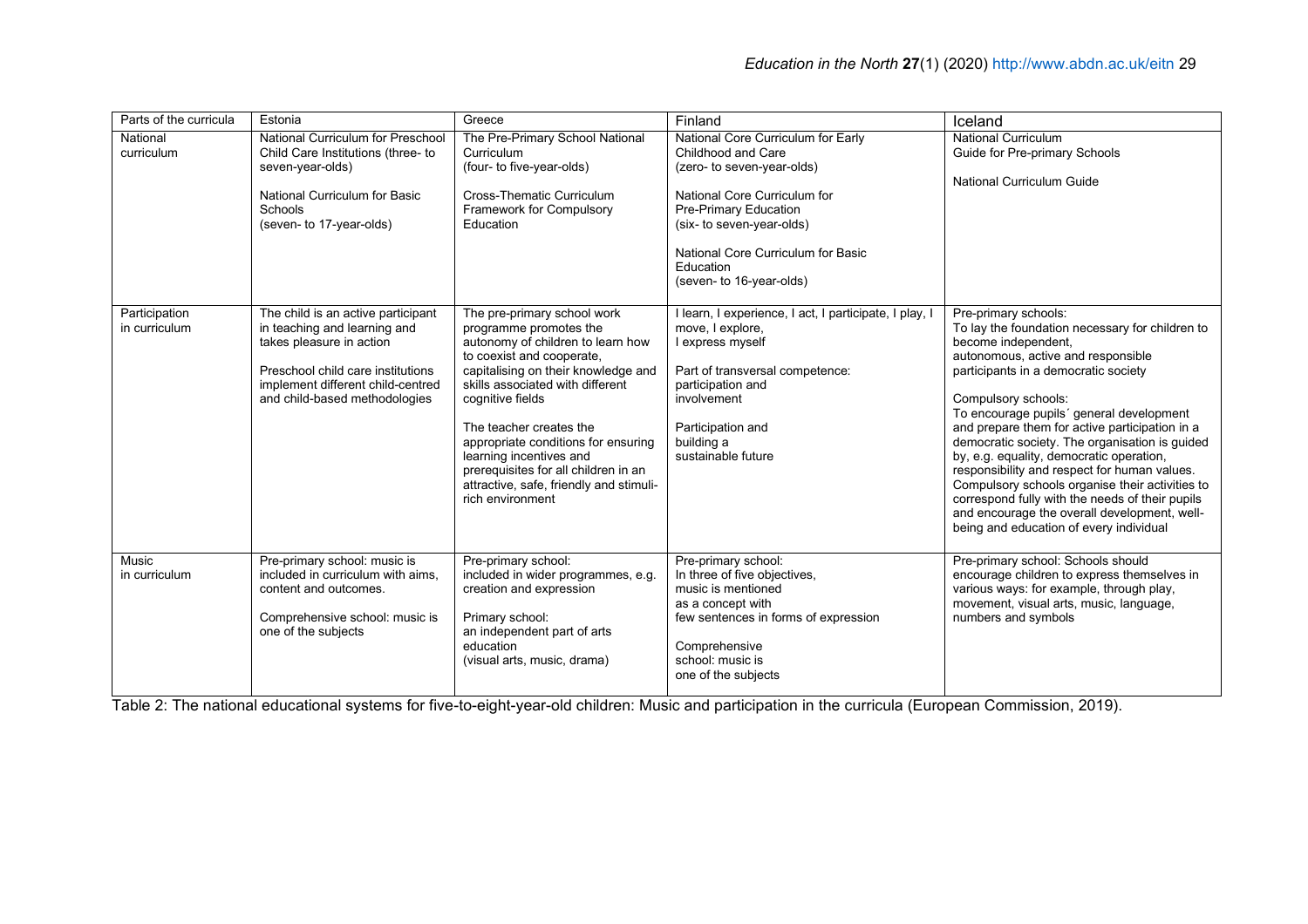As shown in Tables 1 and 2, the policy guidelines in every studied country emphasise children's right to grow as individuals, supported by and in connection with the people around them. Further, it can be said that the main contents of policy programmes concerning music education in the studied countries align with the aims of the CRC (1989).

When considering the national systems of formal education in the studied countries, it is easy to see that at lower levels of education, music is tightly connected to other arts and skills (European Commission, 2019). The EU website (2019) does not clearly state what educational qualifications are required for teaching music at the lowest levels of the education system, but to some extent, the interviewed experts revealed the requirements in their own countries.

#### *Teachers enabling children's participation in music education*

In addition to the curricula guidelines, children's opportunities to participate according to their needs, depend on their teachers' abilities to organise space for music education. As emphasised in the CRC (2013), both a quality teacher education and teachers implementing pedagogical solutions are integral in children's rights to equal participation. In Estonia, the education system and policy programmes support qualified music teachers throughout their education path. However, as the expert reveals, becoming a teacher at the preschool or other general education levels no longer interests many students.

"[Music education in early childhood] is very good and well designed, but not everything works out as nicely in real life. It is a part of the general education system. Music teachers have to provide special music education. [In the curriculum], music is connected with daily activities by a kindergarten teacher. Musical activities are also provided by a music teacher. All in all, there is a constant shortage of teachers, as this job is not too popular in Estonia: it is not particularly valued in the society." (Expert A/Estonia)

In Finland, as shown in the following quotation, pre-primary and primary student teachers vary greatly in their musical knowledge, skills and competence. Referring to Hietanen *et al*. (2017), Ruismäki and Ruokonen (2009) and Suomi (2019), encouraging every child to participate in many-sided musical activities requires that teachers have sufficient personal and active contact with music, which requires time and strong support.

"We have a system in which music education is part of the curriculum in early childhood education. They can participate in music activities in day-care centres and preschools—the generalist teacher is responsible for teaching all—actually, we don't have any subject-oriented pedagogy in early childhood and preschool. It's a more holistic way of approaching education—we don't teach any subjects. [In teacher training programmes,] they [the candidates] are selected not for their abilities or skills in music, but by other criteria. That's why the groups are very different. Many of them have a great potential to develop [themselves in teaching music], but they have not had enough lessons to develop music during their studies." (Expert B/Finland)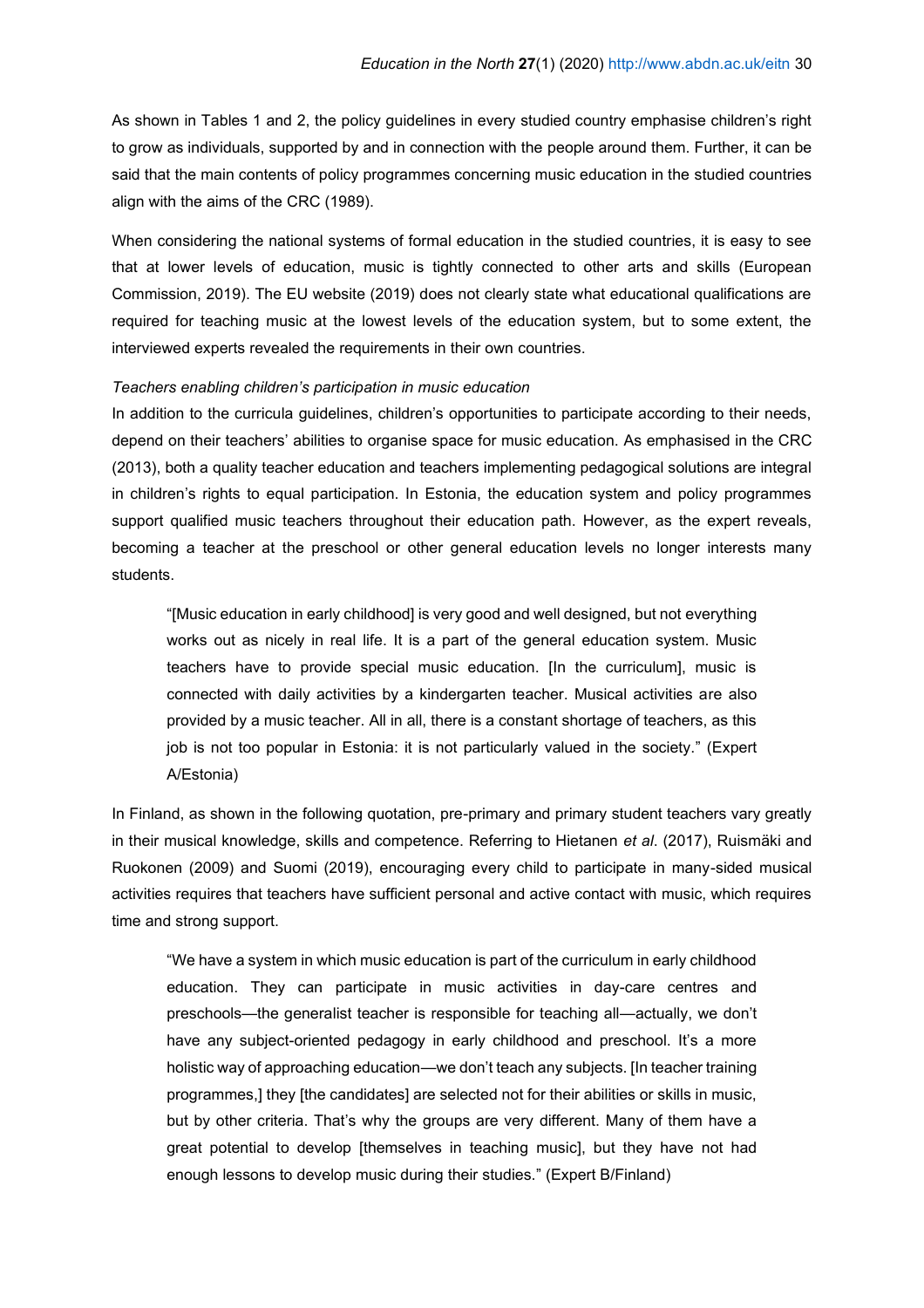The student teachers may also know the material but not possess sufficiently in-depth knowledge to involve all children equally, especially refugee children (Robinson, 2016).

"They [the pre-primary student teachers] mainly have a narrow knowledge of different music styles and cultures. Participation, engagement and belongingness in culturally rich music—this allows you to show your voice as a part of your society. Our country is increasingly more multicultural. We need music education to be more open to other cultures. Music teachers should realise that they have to change something. We should not just listen to popular songs. Listening to their own culture's songs is important to refugees. They can also feel belongingness in another country." (Expert C/Greece)

As Reynaert and colleagues (2012) have pointed out, the data show a gap between the policy guidelines and reality, at least in Finland and Greece. For example, in Finland, the diversity in primary student teachers' musical skills, knowledge and competence is significant, which creates challenges for their music teaching (Hietanen *et al*., 2017; Suomi, 2019). When a student teacher comes to the teacher education programme with little skill, knowledge or competence in music, it is an enormous challenge to achieve sufficient confidence in music teaching through the small number of music lessons in general teacher education (Author 1 and Author 3, 2017; Biasutti, 2009; Hallam *et al*., 2009; Hietanen *et al*., 2017). Without a sufficiently active relationship with music, recently graduated preschool or primary school teachers may even develop fear around teaching music (Ruismäki and Tereska, 2008), as described in the following quotation from an expert teaching in Greece:

"In the curriculum, you can find all these points. These are important, but not implemented in the real curriculum. In reality, kindergarten teachers are not willing to sing—they take music from YouTube, and they are afraid of their own voices. There are instruments in the classroom, but the teachers don't use them. The teachers are often not very skilful in playing themselves." (Expert C/Greece)

In almost all the studied four countries, music in pre-primary education is not clearly defined as an independent subject, but instead as part of arts education. Combining music too closely with the other arts, may challenge children's opportunities to notice and develop their participation in music, especially if the teacher has only a low competence in music (Abril, 2019). This approach seems somewhat obvious in the following quotation from Iceland:

"Musical approaches to early childhood education should not be considered as a hobby for small children but as one of the main methods to bring about and support healthy development. In the most recent [curriculum for preschool], there is more general talk about creativity in all the arts, but there is no special mention of the importance of music. I don't think so; there is no law that secures music education in early childhood." (Expert D/ Iceland)

In the policy programmes in each studied country, there are clear recommendations for practical implementations in children's equality and right to participate in music, either as an independent subject or as an independent part of various holistic entities, especially in the lowest levels. However, according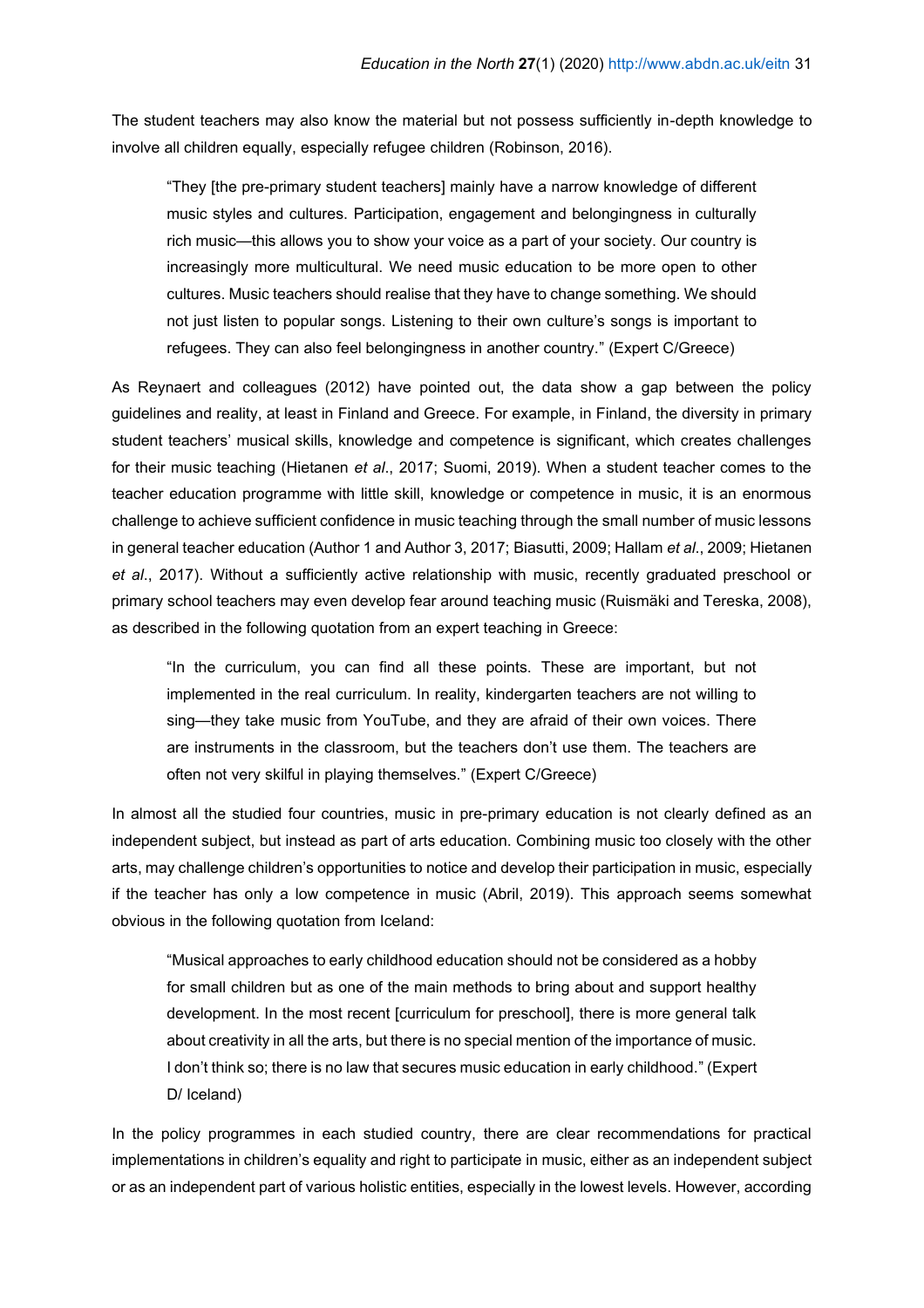to the interviewed experts in early childhood education, it seems that without a sufficiently personal relationship with music apart from what is taught in formal general education, the general pre-primary teachers and primary teachers lack sufficiently competence to enable each child's equal participation in music (Biasutti, 2009; Hallam *et al*., 2009; Hietanen *et al*., 2017; Ruismäki and Ruokonen, 2009; Suomi, 2019).

## **Conclusion**

As Reynaert and colleagues (2012) have pointed out, there seems to be a gap between the policy programmes and their practical implementation. Part of it may be caused by the administrative authorities who are sharing resources for schools. Nonetheless, this issue was not examined in the present study, which focused on the information the interviewees wanted to share about early childhood music education in their countries, and was complemented by the authors with the written policy recommendations. Referring to Ruismäki's and Tereska's (2006) study about the influences of early childhood musical experiences to student teachers' self-concept in music, it has to be acknowledged, that versatile music education in schools requires versatile music education throughout the educational path of the teacher responsible for music in schools. According to some previous findings, before their teacher education, engaging in music as a hobby is a significant indicator of the student teachers' abilities to achieve competence in teaching music (Henley, 2017; Hennessy, 2000; Ruismäki and Tereska, 2006; Suomi, 2019). However, if student teachers' relationships with and activities in music have been minimal and they lack musical knowledge, they cannot help their pupils participate equally in music education. To guarantee children's equal rights to participate in early childhood music education, this study raises questions: should music tests be added to the aptitude tests required in pre-primary and primary teacher education to confirm that the student teachers possess basic skills and knowledge in music upon starting their teacher education? Should music courses be added throughout the education system, including pre-primary and teacher education? Or should only special music teachers be allowed to teach music, as in the Greek and Estonian systems?

Given the low number of informants interviewed, the small number of countries studied, and the differences in curriculum information shared on the Eurydice platform (European Commission, 2019), the findings of this study cannot be generalised. The experts were asked to share their assessment of the typical situation in their respective countries; their answers are not meant as representations of every pre-primary or primary teacher education programme in the country. However, the similarities in the results despite the differences among the countries' education systems—including those of early childhood music education—may be a sign that the results can be seen as indicative.

Future studies, referring to Wiggins and Wiggins (2008), might give a survey to pre-primary and primary teachers, focusing on their feelings and understanding regarding teaching versatile music and enabling each children's participation in multiple musical activities. An international research study could focus on the effects of pre-primary and primary school teachers' abilities to organise participatory music learning environments, comparing countries where generalists teach music with the countries where specialist music teachers are responsible for all music education. In connection with Abril's (2019)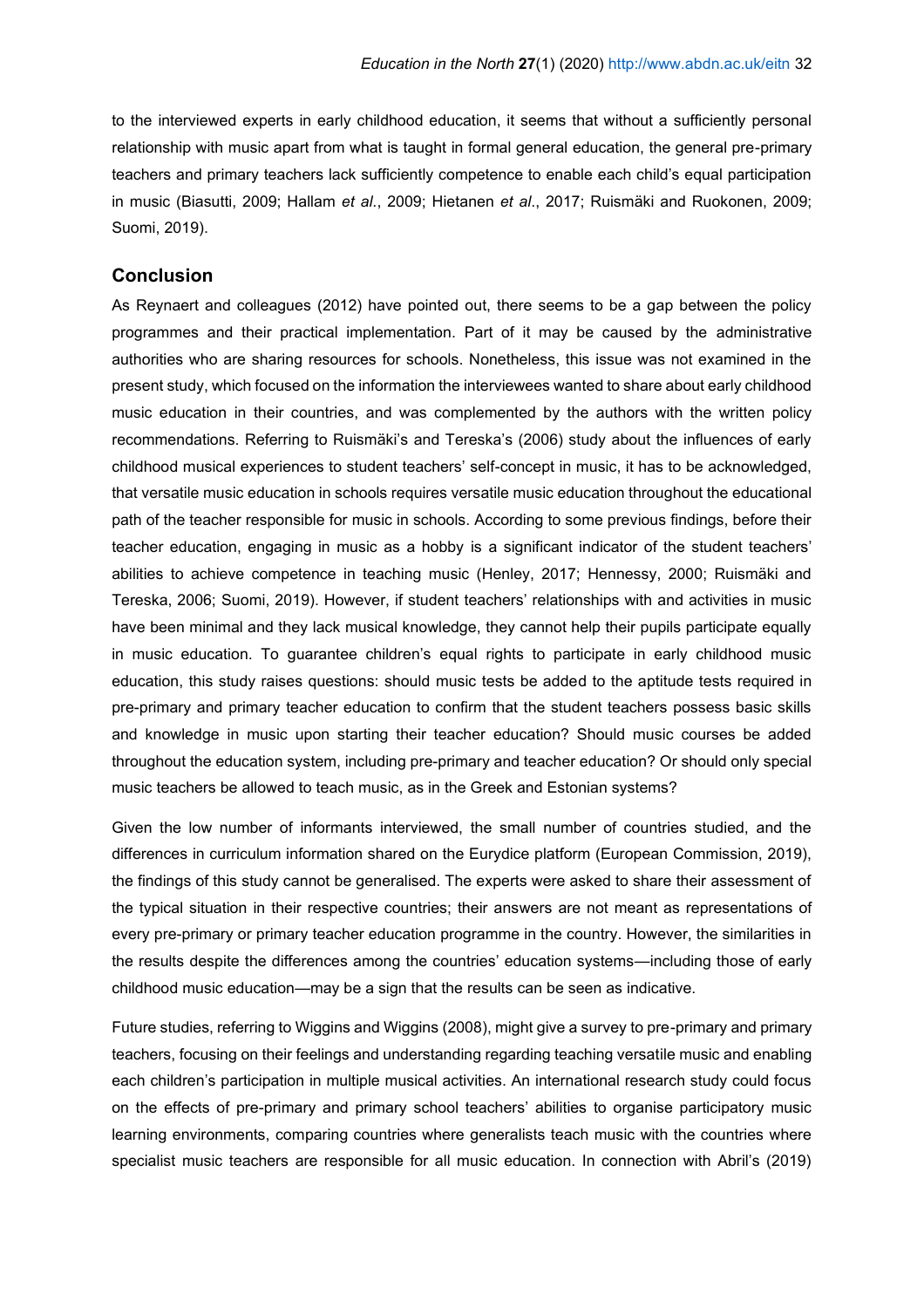findings, possible differences in children's learning to understand music as a phenomenon when music is taught as an independent subject or as a part of the arts in general should also be studied further.

### **References**

ABRIL, J. E. (2019). The state of music education in the basic general public schools of Ecuador: The administrators' perspective. *International Journal of Music Education*, **37**(3), pp. 370–389.

AINSCOW, M., BOOTH, T., DYSON, A., FARRELL, P., FRANKHAM, J., GALLANNAUGH, F., HOWES, A. and SMITH, R. (2006) *Improving Schools, Developing Inclusion*. London and New York: Routledge.

BARRETT, M. S. (2006). Inventing songs, inventing worlds: the 'genesis' of creative thought and activity in young children's lives, *International Journal of Early Years Education*, **14**(3), pp. 201–220.

BARRET, M.S., EVERETT, M.C. MEANING., and SMIGIEL, H.M. (2012). Value and Engagement in the Arts: Findings from a Participatory Investigation of Young Australian Children's Perceptions of the Arts, *[International Journal of Early Childhood](https://link.springer.com/journal/13158)*, **44**(2), pp.185–201.

BIASUTTI, M. (2010). Investigating trainee music teachers' beliefs on musical abilities and learning: a quantitative study, *Music Education Research*, **12**(1), pp. 47–69.

BLACK-HAWKINS, K. (2010). The framework for participation: A research tool for exploring the relationship between achievement and inclusion in schools. *International Journal of Research and Method in Education*, **33** (1), pp. 21–40.

BOGNER, A., LITTIG, B. and MENZ, W. (2009). Introduction: Expert interviews – an introduction to a new methodological debate. In A. Bogner, B. Littig, and W. Menz (eds.) *Interviewing Experts*. Basingstoke: Palgrave Macmillan, pp. 1–13.

BRATTICO, E. and PEARCE, M. (2013). The neuroaesthetics of music. *Psychology of Aesthetics, Creativity and the Arts*, **7**(1), pp. 48–61.

BURAK, S. (2019). Self-efficacy of pre-school and primary school pre-service teachers in musical ability and music teaching. *International Journal of Music Education*, **37**(2), pp. 257–271.

COMMITTEE ON THE RIGHTS OF THE CHILD (CRC) (1989). The Convention on the Rights of the Child. Available:

https://downloads.unicef.org.uk/wpcontent/uploads/2010/05/CRC\_united\_nations\_convention\_on\_the \_rights\_of\_the\_child.pdf?\_ga=2.64586415.1867004923.1555578051-1529959678.1554107507 [Date Accessed: 15th August, 2019]

COMMITTEE ON THE RIGHTS OF THE CHILD (CRC) (2005). General comment No. 7. Available: <https://www.refworld.org/docid/460bc5a62.html>[Date Accessed: 15<sup>th</sup> August, 2019]

COMMITTEE ON THE RIGHTS OF THE CHILD (CRC) (2013). General comment No. 17. Available: <https://www.refworld.org/docid/51ef9bcc4.html> [Date Accessed: 15<sup>th</sup> August, 2019]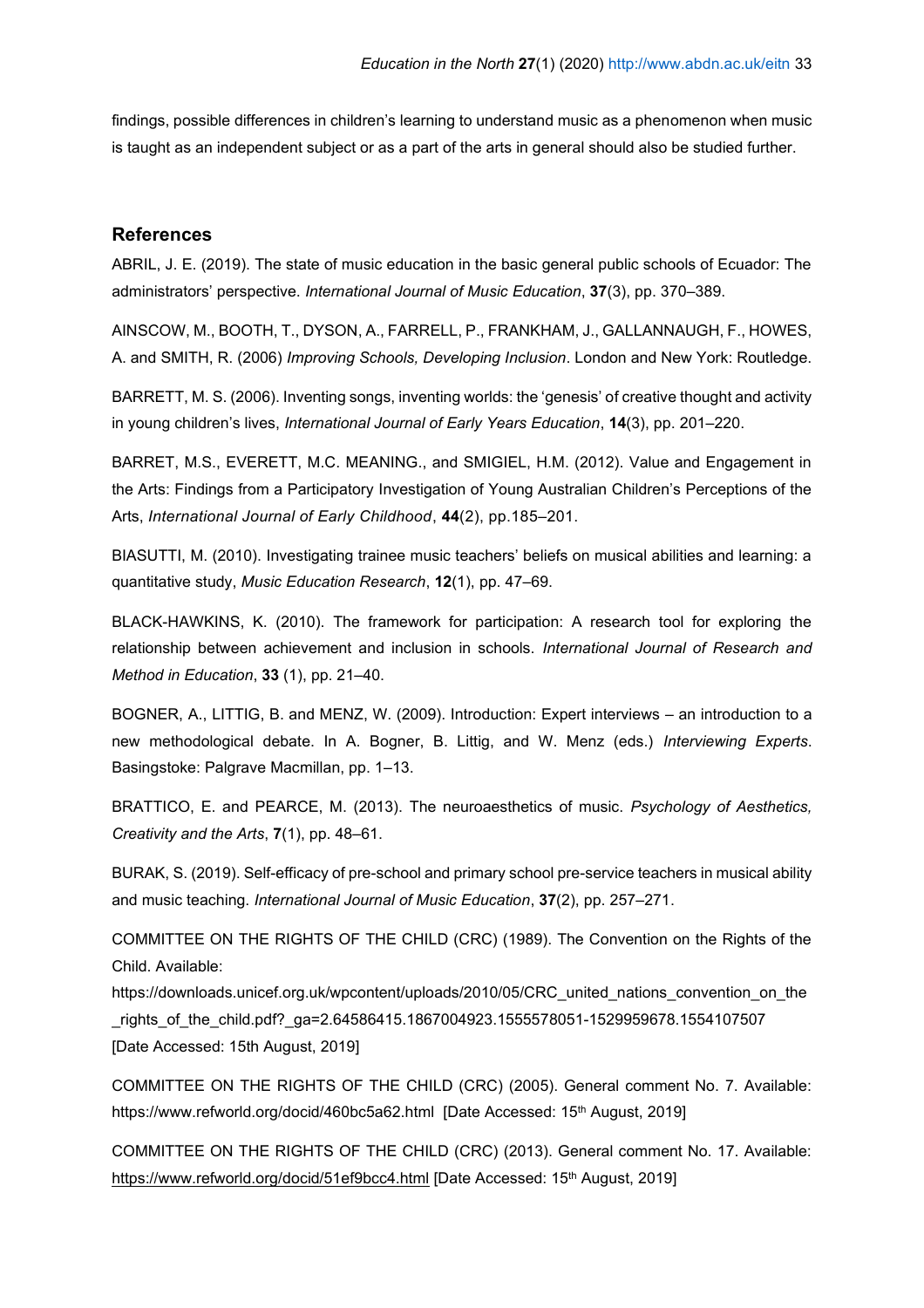ENBUSKA, J., TUISKU, V. and HIETANEN, L. (2018). The community of inquiry as a framework in student teachers' music education. *The European Journal of Social and Behavioural Sciences*, **XXIII**  (3), pp. 2713–2732.

ELLIOTT, J. D. (1995). *Music Matters. A New Philosophy of Music Education*. New York: Oxford University Press

EUROPEAN COMMISSION (2019). National Education Systems. Available: [https://eacea.ec.europa.eu/national-policies/eurydice/national-description\\_en](https://eacea.ec.europa.eu/national-policies/eurydice/national-description_en) [Date Accessed 12<sup>th</sup> Aug 2019].

GORDON, E. (2013). *Music learning theory for newborn and young children*. Chicago: GIA Publications.

GUDMUNDSDOTTIR, H. R. (2017). The Importance of Music in Early Childhood: Perspectives from Research and Practice. *Perspectives: Journal of the Early Childhood Music & Movement Association*, **12**(3), pp. 9–16.

HALLAM, S. (2010). The power of music: Its impact on the intellectual, social and personal development of children and young people. *International Journal of Music Education,* **28**(3), pp. 269–289.

HALLAM, S., BURNARD, P., ROBERTSON, A., SALEH, C., DAVIES, V., ROGERS, L. and KOKATSAKI, D. (2009). Trainee primary school teachers' perceptions of their effectiveness in teaching music. *Music Education Research*, **11**(2), pp. 221–240.

HASH, P. M. (2010). Preservice classroom teachers' attitudes toward music in the elementary curriculum. *Journal of music teacher education*, **19**(2), 6–24.

HIETANEN, L., ENBUSKA, J., TUISKU, V., RUOKONEN, I. and RUISMÄKI, H. (2018). Student teachers' needs in blended piano studies for clinic style face-to-face guidance. *The European Journal of Social and Behavioural Sciences*, **XXIII** (3), pp. 2701–2722.

HIETANEN, L., KOIRANEN, M. and RUISMÄKI, H. (2017). Enhancing primary school student teachers' psychological ownership in teaching music. In C. Olckers, L. van Zyl and L. van der Vaart (eds.) *Theoretical Orientations and Practical Applications of Psychological Ownership*. Springer International Publishing, pp. 229–248.

HIETANEN, L. and RUISMÄKI, H. (2017). The use of a blended learning environment by primary school student teachers to study music theory. The European Journal of Social and Behavioural Sciences, **XIX** (2), *pp.* 2393–240.

HIETANEN, L., RUOKONEN, I., RUISMÄKI, H. and ENBUSKA, J. (2016). Student Teachers' Guided Autonomous Learning: Challenges and Possibilities in Music Education. *Procedia – Social and Behavioral Sciences 217*, pp. 257–267.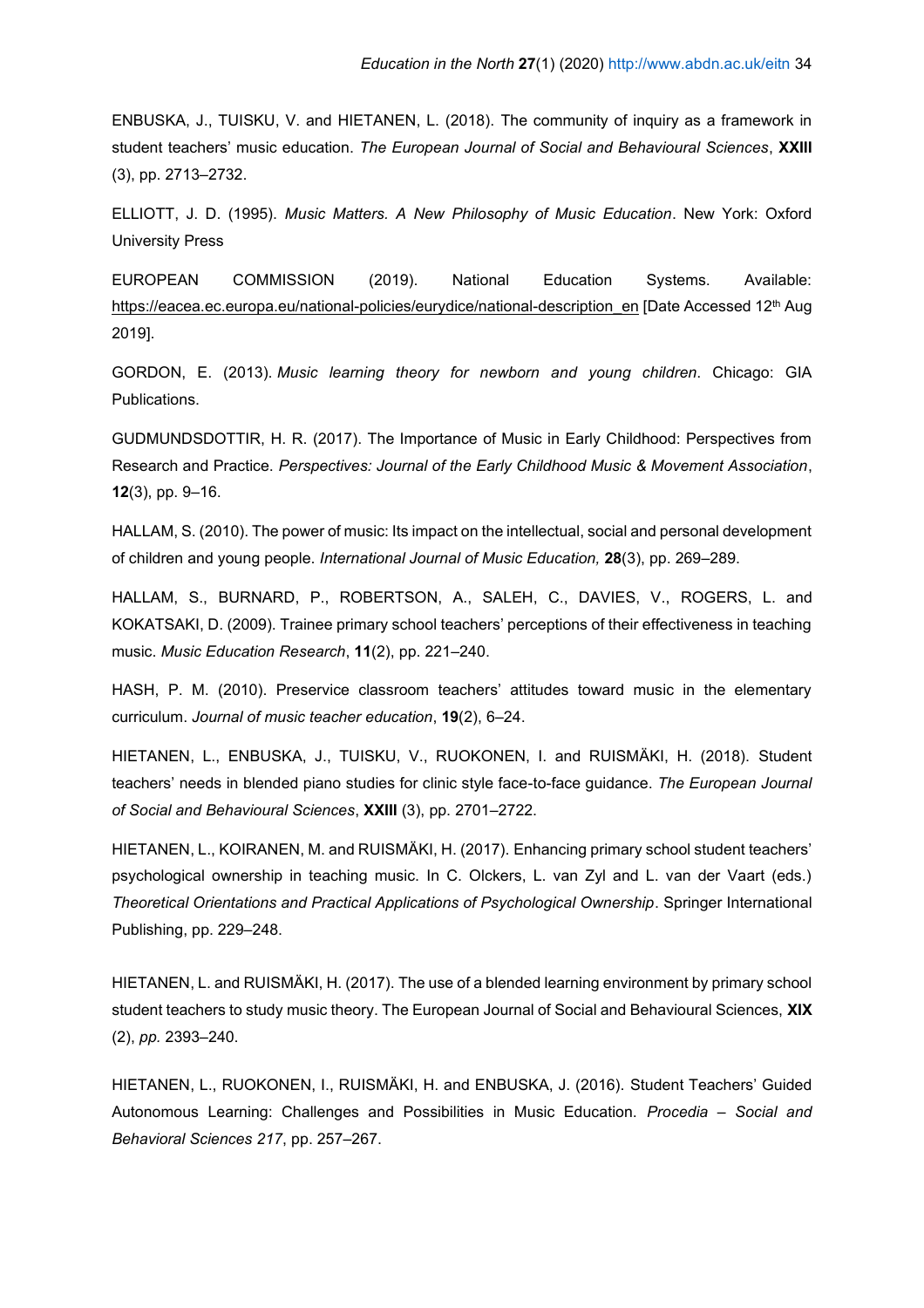HENLEY, J. (2017). How musical are primary generalist student teachers? *Music Education Research*, **19**(4), pp. 470–484.

HENNESSY, S. (2000). Overcoming the red-feeling: the development of confidence to teach music in primary school amongst student teachers. *British Journal of Music Education*, **17**(2), pp. 183–196.

HOCKINGS, C., COOKE, S. AND BOWL, M. (2007). 'Academic engagement' within a widening participation context – a 3D analysis, *Teaching in Higher Education*, **12**(5-6), pp. 721–733.

HOLDEN, H. and BUTTON, S. (2006). The teaching of music in the primary school by the non-music specialist. *British Journal of Music Education,* **23**(1), 23–38.

HOOD, A. (2012). Whose responsibility is it? Encouraging student engagement in the learning process, *Music Education Research*, **14**(4), pp. 457–478.

HUOTILAINEN, M., PUTKINEN, V. and TERVANIEMI, M. (2009). Brain research reveals automatic musical memory functions in children. *Annals of the New York Academy of Sciences*, 2009, 1169, pp. 178–181.

ILARI, B., MOURA, A. and BOURSCHEIDT, L. (2011). Between interactions and commodities: musical parenting of infants and toddlers in Brazil. *Music Education Research*, **13**(1), pp. 51–67.

KANGAS, J. (2016). Enhancing children's participation in early childhood education through the participatory pedagogy. Doctoral thesis. University of Helsinki.

KARAGIANNIS, A., STAINBACK, W. and STAINBACK, S. (1997). Rationale for Inclusive Schooling. In S. Stainback and W. Stainback (eds.) *Inclusion. A Guide for Educators*, Baltimore: Paul H. Brookes Publishing Co., pp. 3–15.

KELLEY, L. & SUTTON-SMITH, B. (1987). A study of infant musical productivity. In J. C. Peery, I. W. Peery, & T. W. Draper (Eds.) *Music and Child Development,* New York: Springer-Verlag, pp. 35-53., L & SUTTON-SMITH, B. (1987) A Study of Infant Musical Productivity. New York: Springer-Verlag, pp. 35–53.

KRIPPENDORFF, K. (2004). *Content analysis: An introduction to its methodology*. Thousand Oaks, CA: Sage.

KUMAR, K. (1989). Conducting key informant interviews in developing countries. A. I. D. Program design and evaluation methodology report no. 13. U.S. Agency for International Development (USAID).

KVALE, S. (1996). *Interviews: An introduction to qualitative research interviewing*. Thousand Oaks (CA): Sage.

LINCOLN, Y. S. and GUBA, E. G. (1985). *Naturalistic inquiry*. New York: Sage Publications.

LOREMAN, T., DEPPELER, J. and HARVEY, D. (2010). *Inclusive education. Supporting Diversity in the Classroom*. London and New York: Routledge.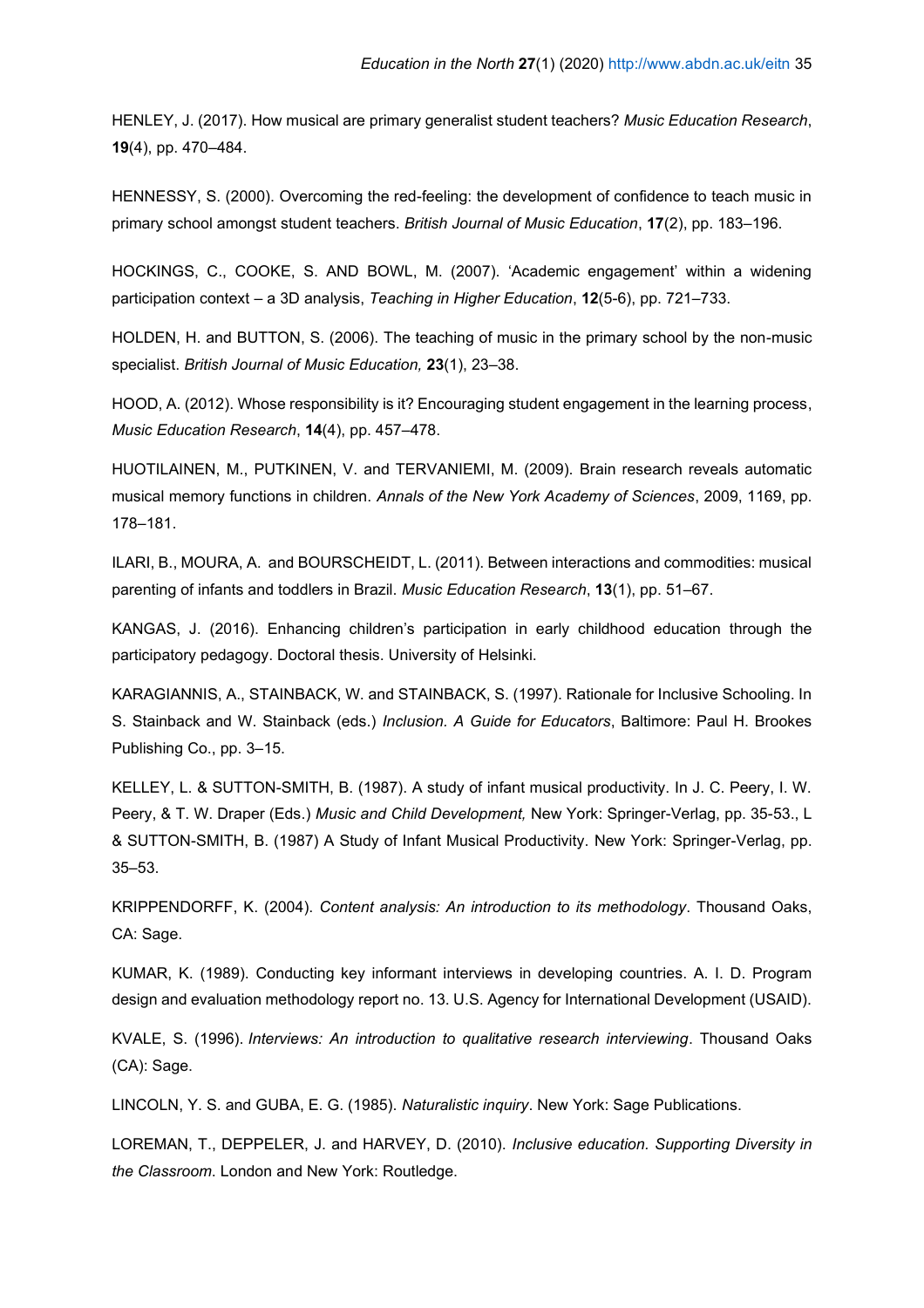MASIKA, R. and JONES, J. (2016). Building student belonging and engagement: insights into higher education students' experiences of participating and learning together, *Teaching in Higher Education,* **21**(2), pp. 138–150.

MCTAVISH, M., STREELASKY, J. and COLES, L. (2012). Listening to children's voices: Children as participants in research. *International Journal of Early Childhood*, **44**, (3), pp. 249–267.

NIEMINEN. S., ISTÓK, E., BRATTICO, E., and TERVANIEMI, M. (2012). The development of the aesthetic experience of music: preference, emotions, and beauty. *Musicae Scientiae*, **16**(3), pp. 372– 391.

PATTON, M. Q. (1990). *Qualitative evaluation and research methods* (2nd. ed.). Newbury Park (Calif.): Sage.

PISA (2015). Results. Excellence and Equity in Education. Volume 1. OECD. Available: [https://www.oecd-ilibrary.org/docserver/9789264266490-](https://www.oecd-ilibrary.org/docserver/9789264266490-en.pdf?expires=1582183004&id=id&accname=guest&checksum=7A1622EA612B050EB104797CA9DE3EC4)

[en.pdf?expires=1582183004&id=id&accname=guest&checksum=7A1622EA612B050EB104797CA9](https://www.oecd-ilibrary.org/docserver/9789264266490-en.pdf?expires=1582183004&id=id&accname=guest&checksum=7A1622EA612B050EB104797CA9DE3EC4) [DE3EC4](https://www.oecd-ilibrary.org/docserver/9789264266490-en.pdf?expires=1582183004&id=id&accname=guest&checksum=7A1622EA612B050EB104797CA9DE3EC4) [Date Accessed 20<sup>th</sup> February 2020].

PISA (2018). Results. Combined executive summaries. Volume I, II & III. Available: https://www.oecd.org/pisa/Combined Executive Summaries PISA 2018.pdf [Date Accessed 20th February 2020].

PUGH, A. & PUGH, L. (1998). *Music in the Early Years*. London: Routledge.

PUTKINEN, V. J., SAARIKIVI, K. A. and TERVANIEMI, M. (2013). Do informal musical activities shape auditory skill development in preschool-age children? *Frontiers in Psychology,* **4**, 572.

REYNAERT, D., BOUVERNE-DE BIE, M. and VANDEVELDE, S. (2012). Between 'believers' and 'opponents': Critical discussions on children's rights. *International Journal of Children's Rights*, **20**(1), pp. 155–168.

ROBINSON, N. R. (2016). Developing a Critical Consciousness for Diversity and Equity Among Preservice Music Teachers, *Journal of Music Teacher Education*, **26**(3) pp. 11–26.

RUISMÄKI, H. and JUVONEN, A. (2009). *Children's right to good art and skill education in a Multicultural environment – Building Children's Rights' declarations*. In H. Ruismäki and I. Ruokonen (eds.) Arts-Contact Points Between Cultures. 1st International Journal of Intercultural Arts Education Conference: Post-Conference Book. Helsinki: University of Helsinki. Research Report 312, pp. 153– 164.

RUISMÄKI, H. and RUOKONEN, I. (2009). Children's right to good music education - some practical applications and synthesis towards the ideals of the children's rights declarations. *Problems in Music Pedagogy,* **4-5**, pp. 7–17. Daugavpils University.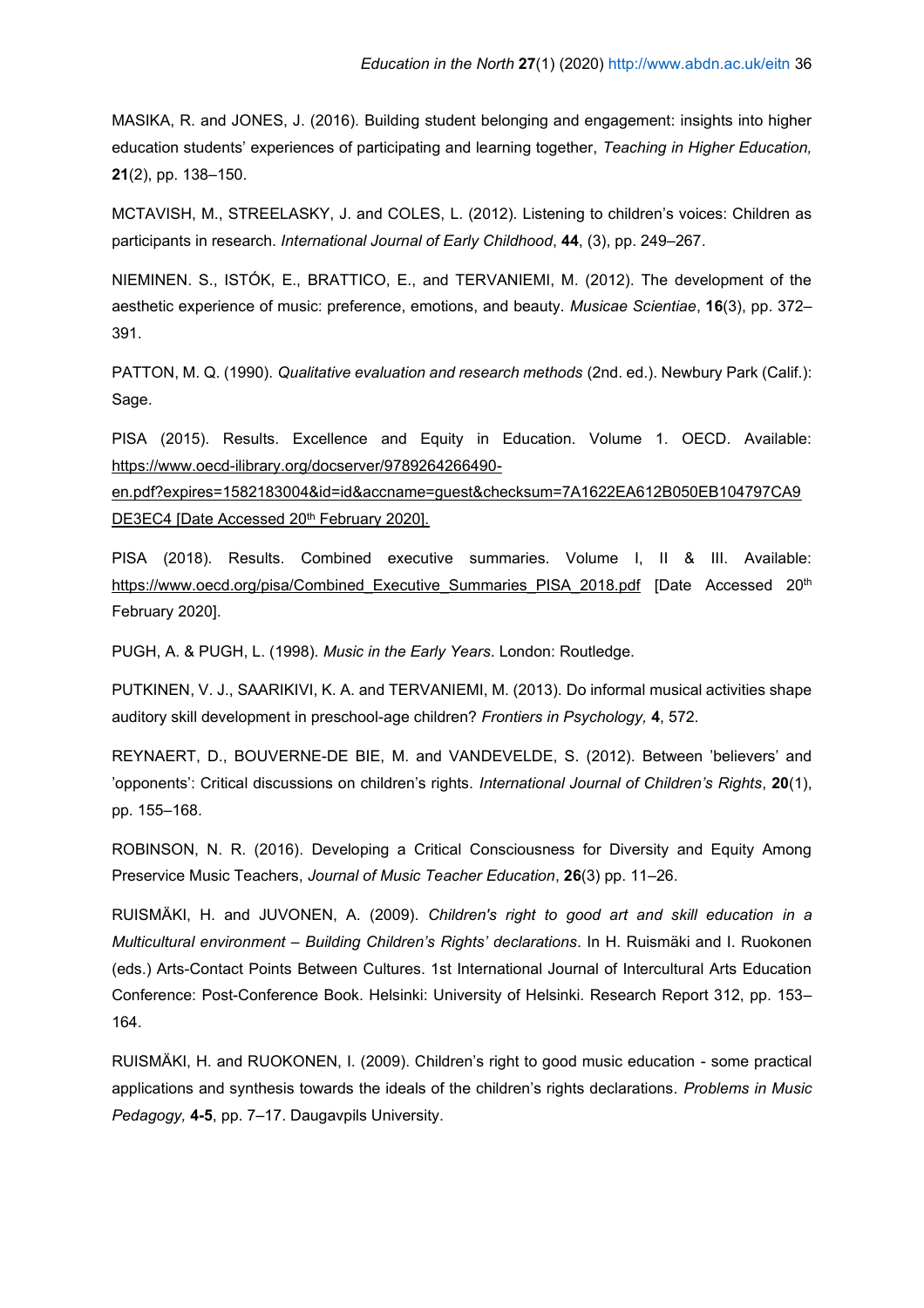RUISMÄKI, H. and TERESKA, T. (2006). Early Childhood Musical Experiences: Contributing to Pre-Service Elementary Teachers' Self-Concept in Music and Success in Music Education (during Student Age). *European Early Childhood Education Research Journal,* **14**(1), pp. 113–130.

RUOKONEN, I. and RUISMÄKI, H. (2016). E-learning in music: A case study of learning group composing in a blended learning environment. *Procedia - Social and Behavioral Sciences, 217***,** pp. 109–115.

RUOKONEN, I., ENBUSKA, J., HIETANEN, L., TUISKU, V., RIMPPI, A., and RUISMÄKI, H. (2017). Finnish student teachers' self-assessments of music study in a blended learning environment. *The Finnish Journal of Music Education,* **20**(2), pp. 30–39.

SEPP, A., HIETANEN, L., ENBUSKA, J., TUISKU, V., RUOKONEN, I. and RUISMÄKI, H. (2019). University Music Educators Creating Piano-Learning Environments in Finnish Primary School Teacher Education. *The European Journal of Social and Behavioural Sciences,* **XXIV**(1), pp. 2852–2864.

SILVERMAN, D. (2010). *Doing Qualitative Research. A Practical Handbook.* Third edition. London: Sage Publications.

STADLER ELMER, S. (2012). Characteristics of early productive musicality. *Problems in Music pedagogy*, **10**, pp. 9–23.

STAKE, R. E. (1995). *The Art of Case Study Research*. Thousand Oaks: Sage.

SUOMI, H. (2019). *Pätevä musiikin opettamiseen? Luokanopettajaksi valmistuvan musiikillinen kompetenssi perusopetuksen opetussuunnitelman perusteiden toteuttamisen näkökulmasta. [Competent to teach music? The Musical competence of graduating primary teachers in terms of the implementation of the National Core Curriculum for Basic Education*]. Doctoral thesis (in Finnish). Jyväskylä: University of Jyväskylä.

TAY, L., PAWELSKI, J. O. and KEITH, M. G. (2018). The role of the arts and humanities in human flourishing: A conceptual model. *The Journal of Positive Psychology*, **13**(3), pp. 215–225.

TREHUB, S. E. (2006). Infants as musical connoisseurs. In. G. E. McPherson (Ed.) *The child as musician: A handbook of musical development*, Oxford : New York: Oxford University Press, pp. 31– 51.

THORN, B. and BRASCHE, I. (2015). Musical experience and confidence of pre-service primary teachers. *Australian Journal of Music Education*, **2***,* pp. 191–203.

TERVANIEMI, M., TAO, S. and HUOTILAINEN, M. (2018). Promises of Music in Education? *Frontiers in Education,* **3**(74), pp. 1–6.

TUISKU, V. and RUOKONEN, I. (2017). Toward a blended learning model of teaching guitar as part of primary teacher training curriculum. *The European Journal of Social and Behavioural Sciences,* **XX**(3), *pp.* 2520–2537.